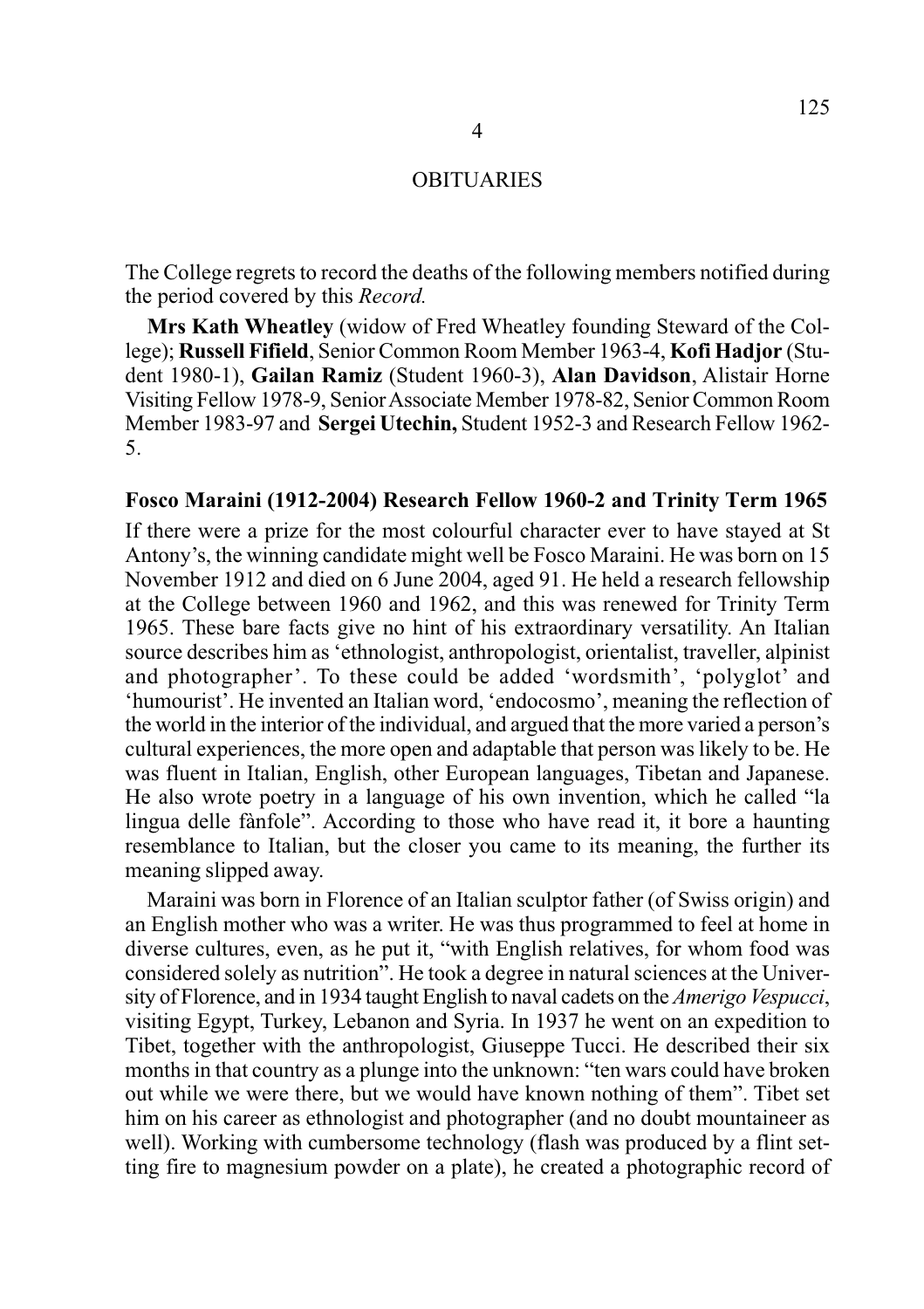pre-war Tibet that includes the detail of many temples destroyed under Chinese hegemony after 1950, particularly during the Cultural Revolution. His Tibetan experiences are chronicled in his book *Secret Tibet.*

In 1938 he won a scholarship to Japan to study the Ainu, a minority people sharply different from the Japanese, in the northern island of Hokkaidô. Here again, he produced a valuable ethnographic record. He also met Richard Storry, who was teaching in Hokkaidô at the same period, and later directed the Far East Centre at St Antony's. Dorothie Storry, in *Second Country*, a biography of her late husband, recounts their first meeting. Dick said: "I come from Doncaster, a famous railway junction". Fosco replied: "I come from Florence, a famous cultural junction". They got on wonderfully well after that, and it was the start of a lifelong friendship.

Experience of Japan led to a lecturership in Italian at the University of Kyoto, and Maraini remained in post after Pearl Harbour. He was, however, like most of his compatriots in Japan, deeply anti-fascist, so that when Mussolini declared the Republic of Salò in northern Italy in 1943, Maraini refused to declare his allegiance to it. With his wife and three children, and other Italians, he was interned at an isolated location inland from Nagoya, until near the end of the war. In his book *Meeting with Japan* (1959) he gives a moving account of their two years of internment, subjected to a starvation regime at the hands of corrupt police officers (pp. 380-425).

He returned to Italy in 1946, participated in another expedition to Tibet in 1948, and embarked on many mountaineering and photographic expeditions to the Himalayas and elsewhere. He was Professor of Japanese at the University of Florence until his retirement in 1983, and founded AISTUGIA, the Italian Association of Japanese Studies. He wrote, in Italian or English, at least four books on Japan, of which *Meeting with Japan* is the best known (and wonderfully illustrated with Maraini's photographs of a Japan that now seems far in the past). Contemporary social anthropologists might regard it as more of a travelogue than as serious anthropology, but in fact it contains surprising aperçus. This, for instance: (during the American Occupation after the war) "To say that American men and Japanese women got on well together is a gross understatement; they flung themselves into each other's arms as if they had been waiting for each other all their lives" (p. 90).

He once used the following illustration of the differences between Italian and Japanese attitudes. When the Italian Pavilion was being built at Expo '70 in Osaka, the Italian architects assumed, as a matter of course, that their plans would be modified during the period of construction. The Japanese construction firm, however, simply could not cope with this, and demanded a set of plans that would be complete and unchanging down to the smallest detail.

In 1999 he published an autobiography, written in the third person, entitled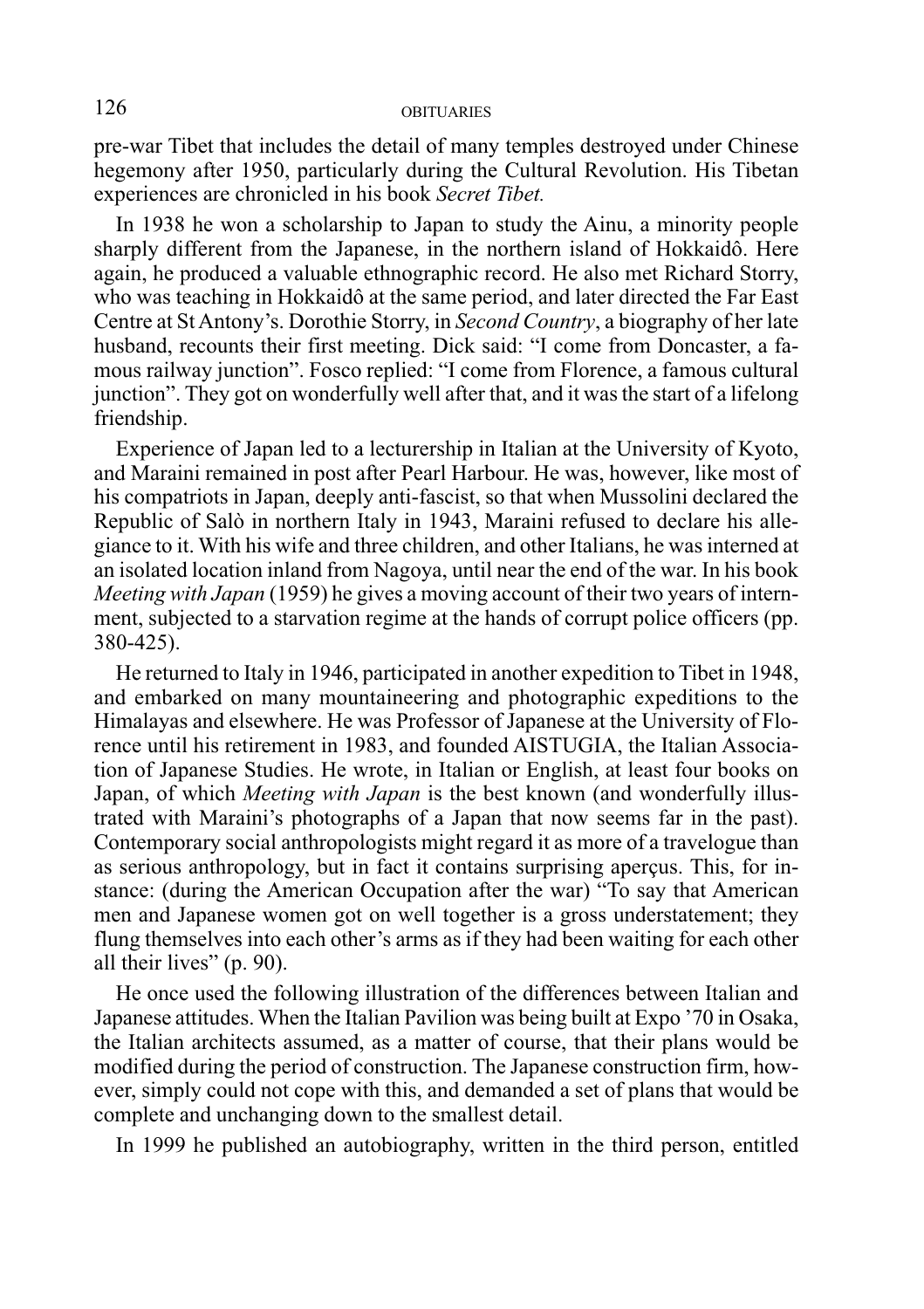*Case, Amori, Universi* (Houses, Loves, Universes). Much of his library and his ethnographic photographs have been acquired by the City of Florence.

I only met Maraini once, at a conference on Japan in London in 1973. One thing he said in his lecture has stayed with me. He argued that Japanese family morality had remained much firmer than in the West because moral standards were not tied to unscientific religious dogma. No doubt this proposition could be questioned from several different perspectives. But it has a certain cogency, and has influenced my own thinking on the matter.

His daughter, Dacia Maraini, is a leading Italian writer.

*J.A.A. Stockwin (Emeritus Fellow)*

## **The Rt Hon. Lord Bullock of Leafield (1914-2004) Honorary Fellow 1996- 2004**

With the death of Lord Bullock of Leafield on 2 February 2004 the College lost one of its most distinguished Honorary Fellows. Alan Bullock was a staunch friend of St Antony's from the earliest days of its foundation. He and Sir William Deakin were close colleagues, both being committed to furthering the study of recent European history at Oxford, a cause which now seems self-evidently important, but which in the 1950's faced considerable difficulties. Supported by the College's first Sub-Warden, James Joll, both men worked hard to establish Modern and Contemporary European history as part of the mainstream of postgraduate study and research at this University. Alan also used his not inconsiderable weight in University affairs to support St Antony's at a time when the very existence of a graduate college was still controversial. On a less exalted but just as important plane, Alan was generous with his time in supervising St Antony's students and chairing seminars in the College. The writer of this obituary looks back on B. Phil. tutorials with Alan at his house in North Oxford with admiration and nostalgia.

 Antonians should also not forget that we owe him our appropriately non-denominational grace at High Table. On the first occasion when dinner was served in the old College building, Bill Deakin invited Alan Bullock to be his guest. Before the meal began he turned to Alan and asked him how he should start the proceedings. He was firmly told that he had to say grace, and was urged to adopt the brief but elegant version used at New College - 'Benedictus benedicat'. Bill duly did as Alan suggested and the College continued to use this grace thereafter. Since it blesses that which should be blessed without specifying exactly what is being blessed or by whom, it is entirely suitable for an international and genuinely multicultural establishment.

Alan Louis Charles Bullock was born on 13 December 1914 in Trowbridge in Wiltshire. He was the son of a gardener and a lady's maid, and it is clear that his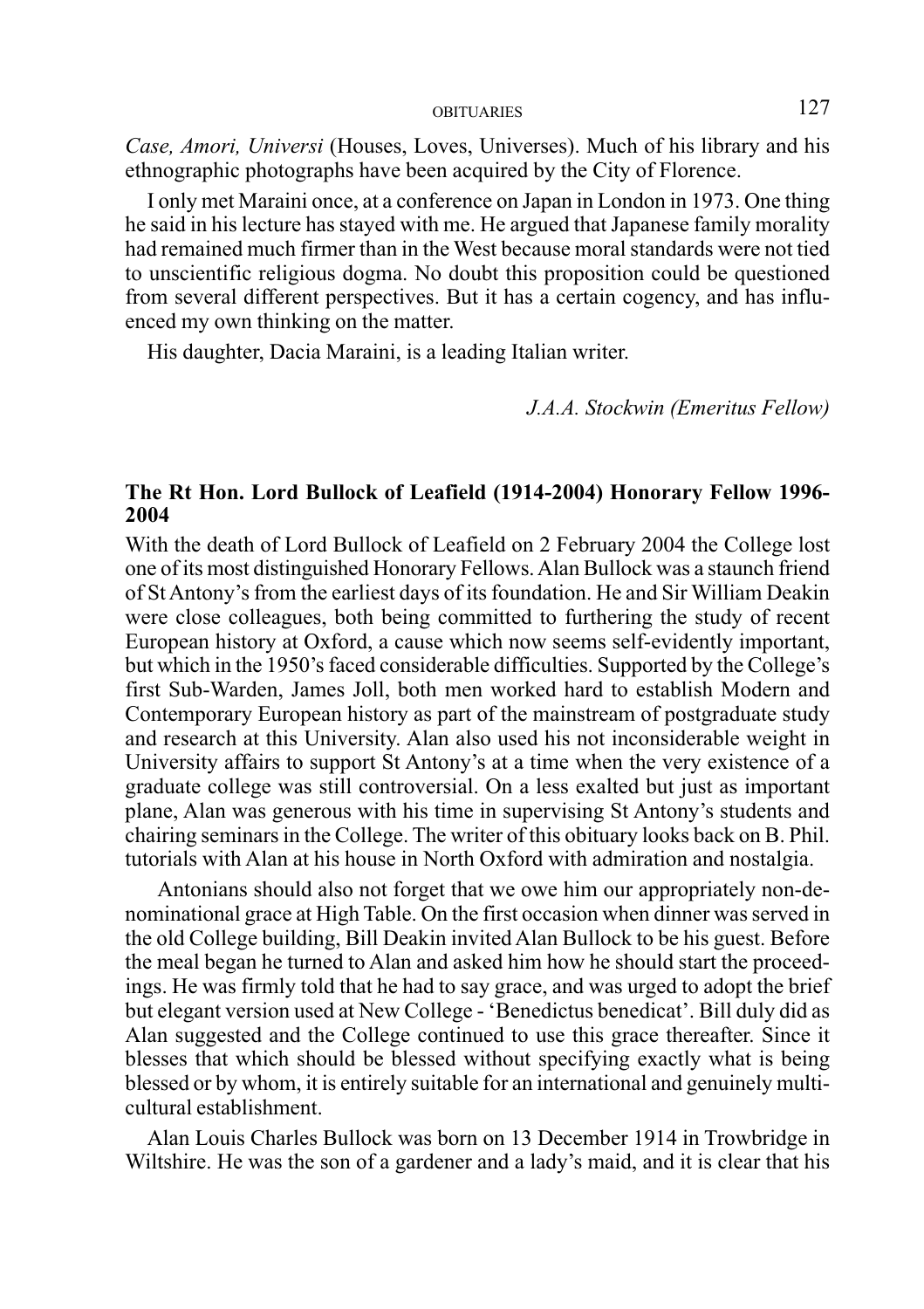parents were remarkable people. His father, Frank Bullock, self- taught and a voracious reader, became a minister in the Unitarian Church. In 1915 he took over the chapel in Leigh in Lancashire, and the family stayed there until 1926, when Alan's father was appointed minister in Bradford. Towards the end of his life Alan wrote *Building Jerusalem: A Portrait of My Father*, a brilliant and touching account of his father's career. The move to Bradford was fortunate for Alan because it enabled him to win access to Bradford Grammar School, where he was soon immersed in the Classics. The Principal of Harris Manchester College, in his address at Alan's funeral service, pointed out to the congregation that Alan had learned Greek in a windowless room lit only by a sky-light which collapsed one day under the weight of the soot which had collected on it. This anecdote illuminated very well the combination of grim industrial power and the protestant ethic that characterised the North of England during the inter-war period. Although Alan won a state scholarship and an open scholarship at Wadham College, it was perhaps not surprising that he took a considerable time to acclimatise himself to the softer - and snobbier – atmosphere of Oxford. Despite this, he won first class honours in Greats and Modern History, completing five years of undergraduate study in 1938, and going on to win a Harmsworth postgraduate scholarship at Merton. In June 1940 he married Hilda Handy, affectionately referred to as Nibby, whom he had known since they were teenagers, and who had studied at St Anne's College. She remained a tower of strength throughout his life, and her presence doubtless reconciled him to existence in a southern environment. Being asthmatic, he was unable to serve in the armed forces during the war, but he worked very effectively in the European Service of the BBC.

In 1944 he was elected to a tutorial fellowship in Modern History at New College. Whilst shouldering a full teaching load, he embarked on his magisterial biography, *Hitler, A Study in Tyranny* (1952). This established itself as the standard work on Hitler throughout the second half of the twentieth century and is still the best single-volume biography of the German dictator.

1952 also saw an important development in Alan's career, when he was appointed to the post of Censor of St Catherine's Society, a non-residential College situated next to Oxford Police Station. Demonstrating enormous energy, and the determination for which he became famous, Alan transformed St Catherine's into a fully-fledged residential college with magnificent new buildings designed by the Danish architect Arne Jacobsen. St Catherine's became one of the largest Oxford Colleges in student numbers, with a particularly strong intake in the natural sciences. In 1969 Alan became the first 'professional' Vice-Chancellor of Oxford University, following the recommendations of the Franks Commission. Thereafter he became involved in many public duties, including high-profile inquiries into the teaching of English and industrial democracy. He also served on several boards of trustees and was a director of *The Observer* from 1977 to 1981. He was created a baron in 1976.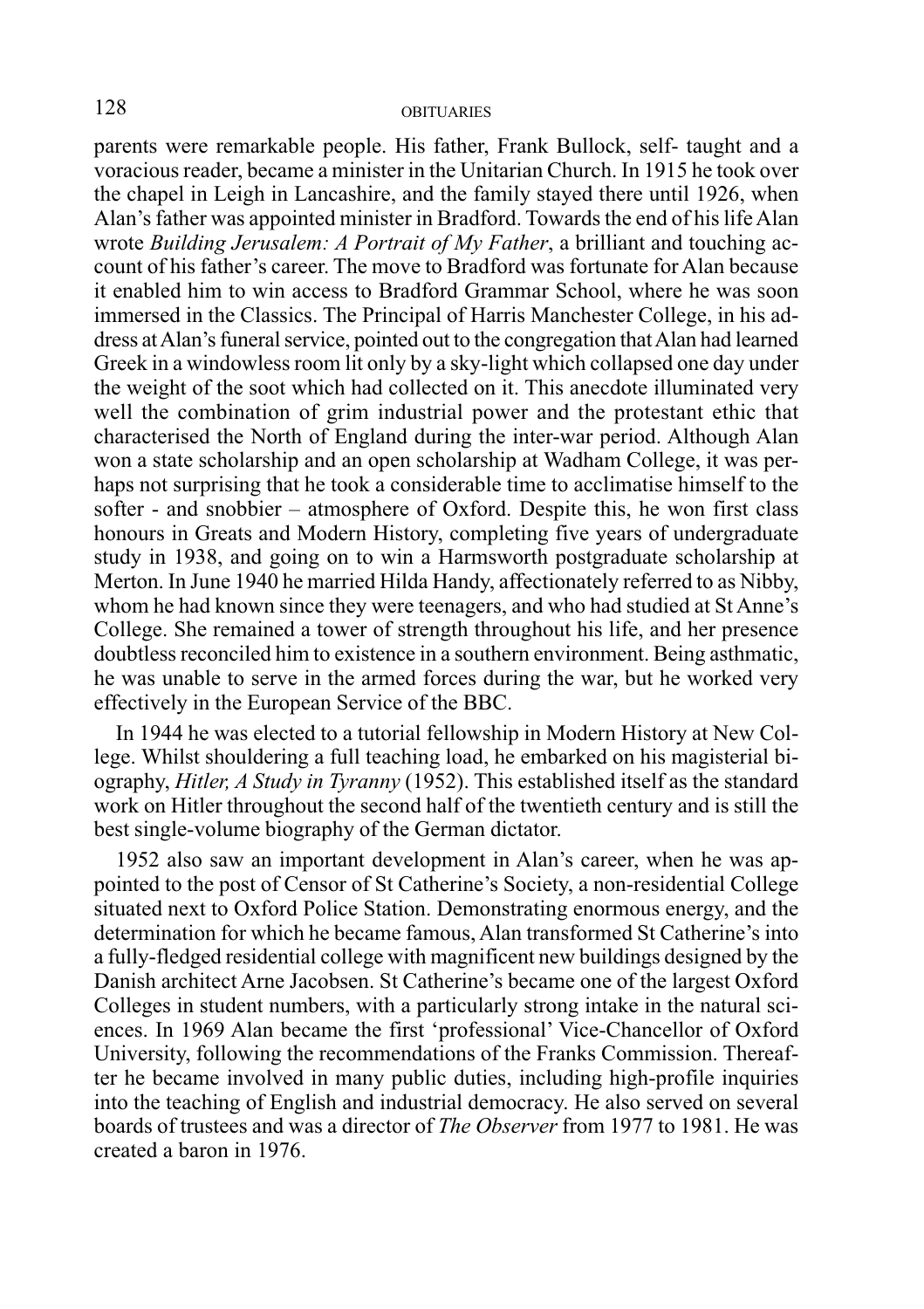He remained, however, Master of St Catherine's and continued to produce important works of scholarship. Having described the career of an evil tyrant in *Hitler*, he turned to writing the life of one of his heroes, Ernest Bevin. In several of the obituaries that appeared immediately after his death the importance of this work was rather shamefully played down. Bevin was by far and away the most successful British Foreign Secretary in the Twentieth Century, the European statesman who brought the Marshall Plan to fruition and an architect of NATO. He faced up to Communist dictators at a time when the outcome of the confrontation could not be foreseen and a Third World War seemed highly likely. Bullock rightly saw that Bevin's earlier career as a trade union leader and as Minister of Labour during the Second World War was also of great historical importance. The result was a three-volume biography exhibiting immense scholarship (1960-1983). Unfortunately this expansive treatment limited public interest in the book, even though each volume remains essential reading for scholars of the issues with which it deals.

More general interest was aroused by his comparative study: *Hitler and Stalin, Parallel Lives* (1991). It was from this book, and from his biography of his father, that extracts were read at his impressive funeral service. In one of these, the congregation was reminded that Bullock, though a staunch British patriot, was also a committed European. Alan pointed to the remarkable resilience of European civilisation, despite the devastation wrought by both Hitler and Stalin. He stressed the hopeful situation created by the 'inspired initiative of Jean Monnet and Robert Schuman in inviting a defeated Germany to join them in launching the European Community. Now for the first time there is hope that after all these centuries of self-destruction war may become… unthinkable between any of the peoples of Europe'. Alan was quite consistent in this European commitment, having supported British membership of the European Community from at least the early 1960s.

The funeral service began with the strains of Bach's 'God's own time is the best of times' and went straight on into *Jerusalem*, including - of course, - the question: 'and was Jerusalem builded here amid these dark Satanic Mills?'. It ended with Richard Wagner's Ride of the Valkyries, a dramatic and entirely appropriate finale to the life of a very big man.

*Tony Nicholls (Emeritus Fellow)*

#### **Hilary King CBE (1919-2003) Supernumerary Fellow 1965-6**

The number and warmth of the farewell parties for Hilary and Margaret King was a gauge of their popularity. The partying started after his lecture to the Russian Seminar in Seventh Week of Trinity Term because coincidentally it was followed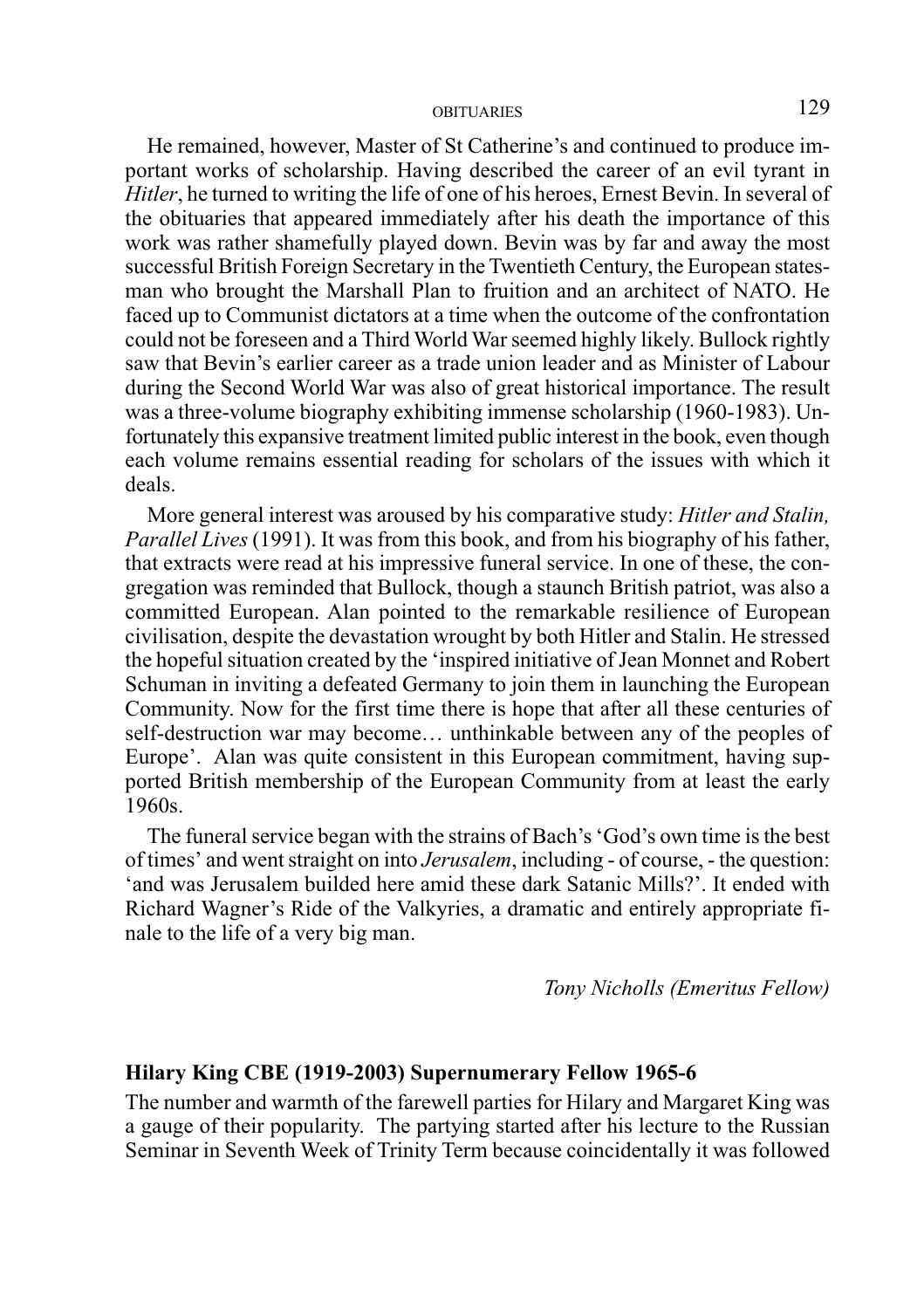by the Senior Members' Dinner. The next week they hosted a lunch for the Seminar Speaker (the late Alfred Zauberman); in Ninth Week Harry Willetts, as Director of the Soviet and East European Centre, and his wife Halina gave them a farewell lunch in the Crypt SCR (now a Library Reading Room), and three days later Deborah and Kenneth Kirkwood held a buffet lunch for them in the Old Vicarage (now the Middle East Centre). The link with Eastern European wellwishers was his service as Commercial Counsellor (and in 1960 Chargé d'Affaires) in the Moscow Embassy and his imminent departure for Warsaw as Counsellor, while Africanists saw him as recent Ambassador to Guinea, whence he had come to the College. His later Diplomatic Service career is relevant to yet another College Centre – as Consul-General at Hamburg – and also to our general remit when he was Head of the United Nations (Economic and Social) Department. Fitting easily as they did into an academic environment – he a Cambridge classicist (Corpus, on the eve of the War) and Margaret a physician – they were all the more welcome for their range of activities outside the diplomatic round, his wartime experiences and their interest in sailing. Warden Bill Deakin welcomed a fellow officer who had served with Titos's Partisans in occupied Yugoslavia: Hilary's knowledge of radio technology, even before a commission in the Royal Signals at the outbreak of war, put him at Partisan HQ as communications officer in 1943. When German paratroops stormed Drvar, King dismantled his equipment (cumbersome in those days of valves and battery accumulators) and with two companions carried it and the cipher books to an even more remote mountain hideout. For this, he was appointed MBE (Military) in 1944. Sub-Warden James Joll shared the Kings' enthusiasm for sailing, and College files carry his letters of support for election to membership of the Keyhaven Yacht Club and the Hurst Castle Sailing Club, citing Hilary's membership of the Royal Fowey Yacht Club and the couple's two 160-mile voyages to Freetown and back in a 16'6" sailing dinghy when at the Conakry Embassy.

Hilary had married Margaret Borrowman in 1947 when appointed Vice-Consul in Yugoslavia and endowed their two eldest daughters with Serb first names, Lasta and Zora; by the time they came to Oxford another daughter and a son, Tiggy and Lloyd, were teenagers. They took a large house on Hinksey Hill and Bursar Peter Hailey provided a Winchester Road work-room, as he noted, 'convenient for the Soviet and East Europe Centre' (then in Church Walk), where Hilary became a regular at the weekly seminars and in the library. His studies on techniques of Soviet intrusion and influence in Eastern Europe, results of which he presented in his Trinity Term seminar, were later to be widened by observation of developments in Warsaw, his next post – the erosion of Wladislaw Gomulka's 'Polish road to socialism', which was to culminate in the student riots of March 1968, the subsequent purges and Polish participation in suppression of the 'Prague Spring'. During his final posting as Consul-General in Hamburg, Hilary gave a much-reported speech for 'Glasgow Week in Hamburg' in which he contrasted Hamburg's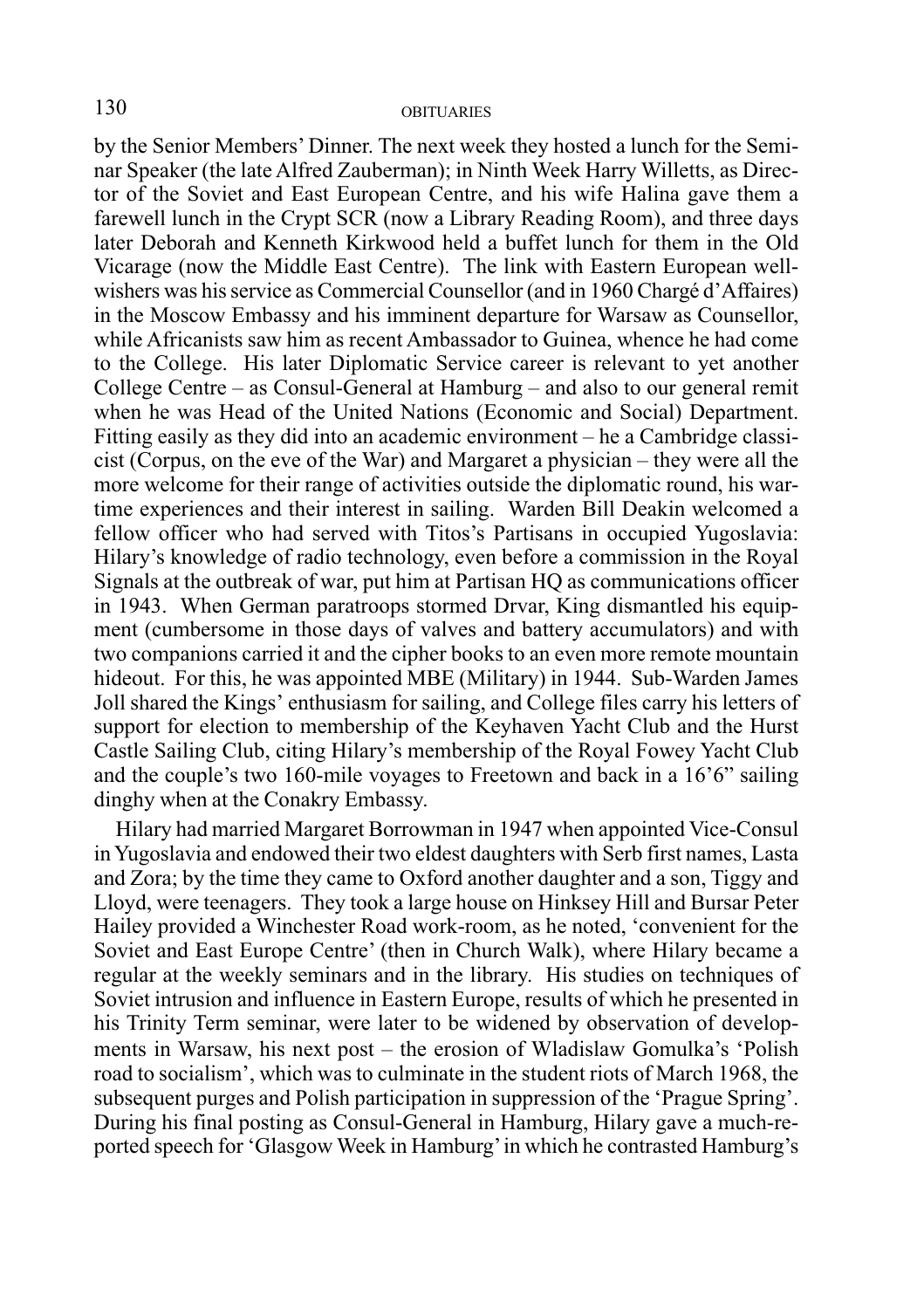economic miracle after devastation by bombing with what progress might have been made 'had the Luftwaffe done to Glasgow what the RAF did to Hamburg'. Subsequently, perhaps influenced by Margaret's childhood in Tighnbruaich and their devotion to sailing, they retired to Luing, a small isle off the Argyll coast with just a single-track road and a ferry to connect with the rest of the UK. Hilary added a little Gaelic to his fluent French, German, Polish, Russian and Serb and played an active part in the local community. Margaret, three daughters, four grand-children and a great-grandchild survive him, but their son unexpectedly died three months after his father.

*Michael Kaser (Emeritus Fellow)*

#### **Raphaela Lewis (1920-2004)**

*(The following text is a "collation and condensation" of the eulogy for Raff, given at her funeral by her son-in-law, Mark Freedland, and some additions by Geoff.)*

Raphaela Lewis, Raff to her friends, was a truly exceptional person, perhaps the most singular personality that those who knew her have encountered in the whole of their lives.

She was a Cockney, born on 5 November 1920 within the sound of Bow Bells. She and Geoff met at school when she was 4 and he was 4˚ but they did not meet again until 1938. Her father was an engineer and the family moved for some years to Rio de Janeiro, where Raff was educated at a convent and was retrospectively proud of having been a schoolmate of Aurora Miranda and her elder sister Carmen, who later became world-famous.

When the Second World War began, Raff was working in Customs and Excise. Her department was evacuated to Blackpool, where Geoff was miraculously sent by the RAF. The newly arrived Civil Servants were for some time badgered by the national as well as the local press. She soon grew tired of telling reporters what part of London she lived in and what did her father do, and did she help him in the garden. Eventually she told one of them that her home was in Chingford where her family had to live because Daddy was a coalminer. And the interview was published verbatim in the *Daily Sketch.*

She and Geoff were married in 1941. Six months later he was posted to the Middle East (for three years), and she resigned from the Civil Service, returned from Flamborough Head where he had been stationed, and with two friends created the country's first Day Centre, in Stepney, the home of workers at London Docks and their wives, who were thus enabled to find employment.

For over thirty years after the war she taught French to the young diplomats on the University's Foreign Service Programme (and exceeded her duty by taking on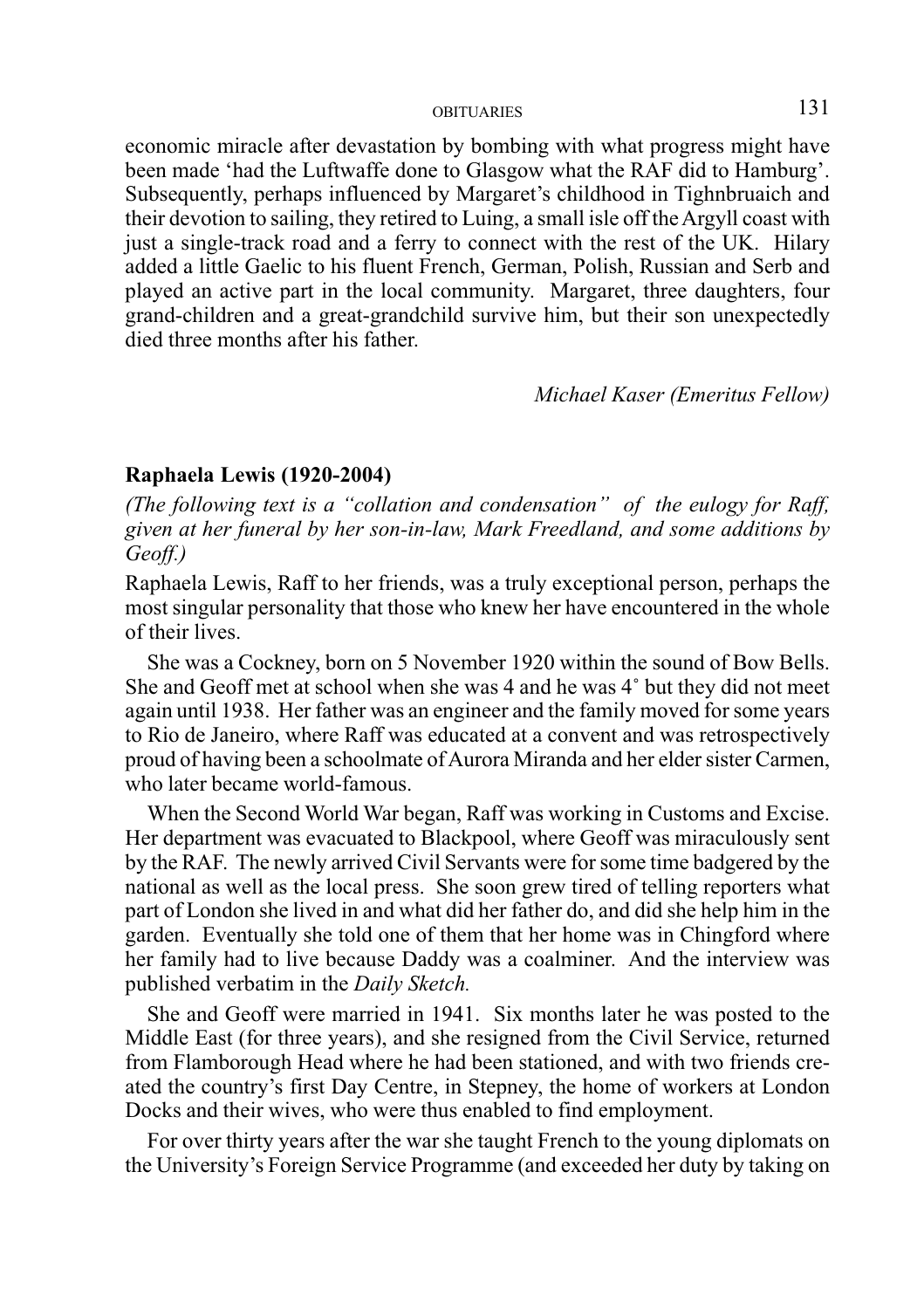their pastoral care), except for 18 months which the family spent in Istanbul and during which she collected material for her *Everyday Life in Ottoman Turkey.* The children then were Lalage – Lally – born in 1947 and Jonathan in 1949. Lally died tragically early, in 1976, leaving Leo aged 20 months and Emily Tabitha 10 weeks, and Raff brought them up with the unfailing support of Mark Freedland, their father. As soon as she thought they were old enough (7 and 5) she naturally took them to Turkey. (Emily Tabitha is now a solicitor in London, and Leo works in Japan for *The Times*.)

She was a brilliant lecturer, her favourite topics being Turkish sociology and Turkish cuisine. Last September she lectured at Uppsala University on Turkish superstitions. After speaking for 50 minutes she invited questions, but the audience in the Royal Library protested indignantly and did not let her stop until she had spoken for an hour and a half.

She was also a brilliant hostess. A cherished memory of hers was of a usually sober clergyman friend who said to her as he was leaving one of her parties, 'Dear lady, your admirers are many, one of whom I am legion.'

She loved St Antony's and merited her place on the Furnishing Committee for the Hilda Besse Building: she secured the partners' desk now in the SCR and, on permanent loan from the Ashmolean, the stupa in the Combined Common Room.

She always found time for everything. When she retired from teaching she became a volunteer worker at the Oxford Eye Hospital and a French interpreter for Thames Valley Police (and was surprised to learn that she would be paid for her services to the latter).

It is said jokingly, and no doubt inappropriately, that there is no adequate Irish translation for the word *mañana* because Erse lacks a word which conveys quite that sense of urgency. By the same token, the English language lacks words which neatly encapsulate Raff's extraordinary energy, vivacity, and intensity of engagement with the world around her and the people in it. The result of those qualities, which Raff possessed to a rare extent, is that there are many people who say, 'Without her, my teenage years would have been wholly different,' or `But for Raff I would never have travelled to those places and had those experiences,' or 'I would not be what I am were it not for Raff.'

#### **Alan Birch (1924–99) Senior Associate Member 1972-4**

Alan Birch came to the College as a Senior Associate Member for the first time in Michaelmas Term 1972 and fell in love with it. He would return again and again over the years whenever he could find an excuse. When he did eventually retire in 1984 from the University of Hong Kong, where he was Reader in History, he and his wife bought a house in Abingdon so that he could come to the College to visit his friends easily. In the end he did not manage to spend as much time at the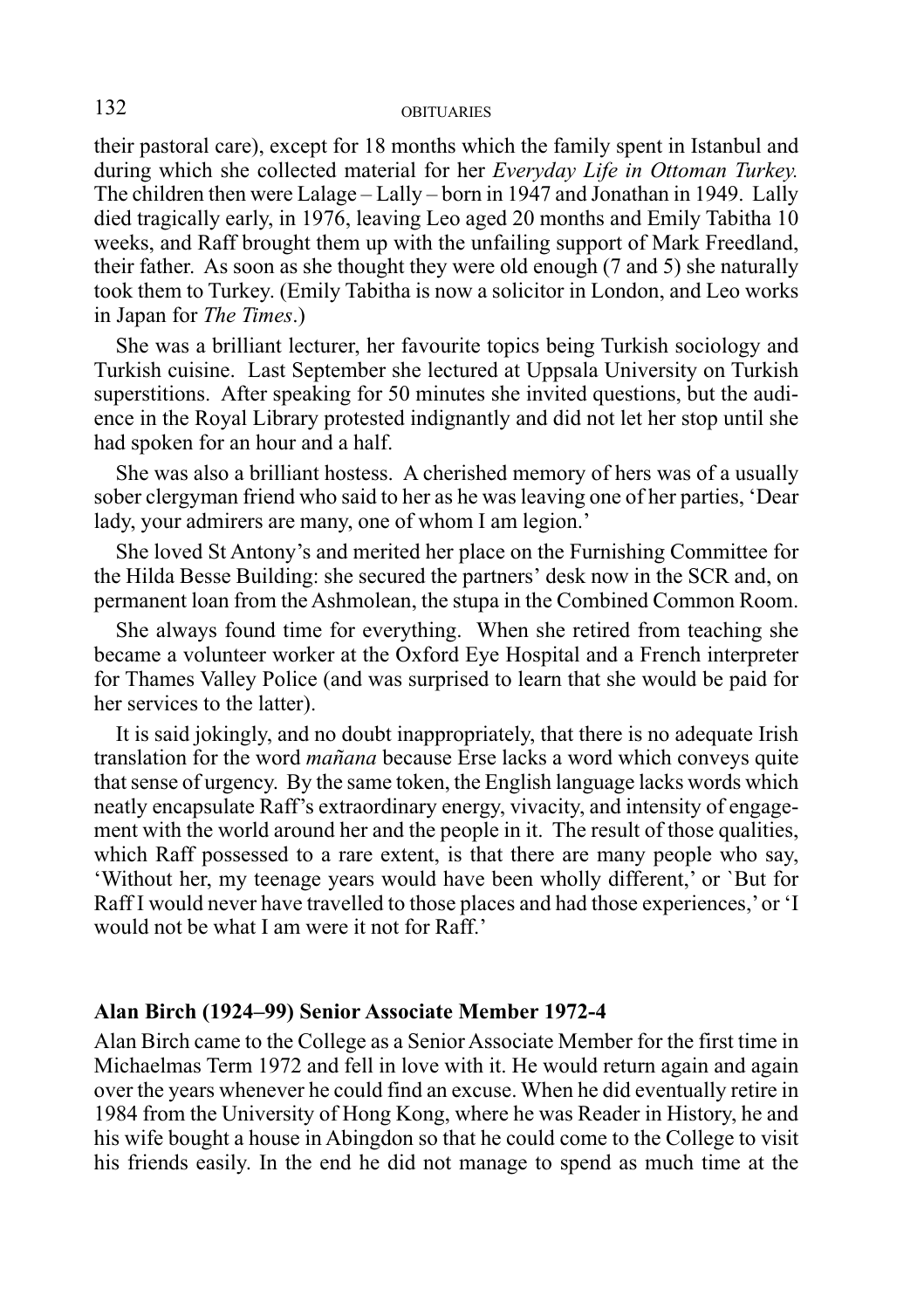College as he would have liked, as his wife, Sandra Suk-yee Lee, an Antonian herself, was a rising star in the Hong Kong Government. She was posted to the British Embassy in Washington to help represent Hong Kong's interests as Alan set up their home in Abingdon, and Alan had to choose between spending time between his two greatest loves. The College lost, gracefully of course, and a happy Antonian family settled in Washington for a few years, before it relocated back to Hong Kong. In the end, Alan returned to this country where he died while Sandra headed the Hong Kong Special Administrative Region Government's representative office in London.

Alan's connections with the College are inextricably linked to Hong Kong, not only because he worked in Hong Kong when he visited the College and married a native of Hong Kong, but also because, by then, his academic interests focused firmly on Hong Kong. Although he spent his earlier career working on the economic history of Britain and Australia, he is remembered, above all, by his colleagues mainly for the work he did on the history of Hong Kong. A kind, generous, unpretentious, friendly, open-minded and easy going person, Alan is loved by his former students and friends for what he was.

Alan was born in Wenesbury, Staffordshire on 28 June 1924 and died in 1999. He was educated at the University of Manchester, where he also earned his doctorate. After teaching at the Universities of Manchester and Sydney, he went to teach at the University of Hong Kong in 1967. He was author, editor, and coeditor of 11 books, the last of which *Hong Kong: The Colony that Never was* (Odyssey Press, Hong Kong) was published in 1991. He is survived by his wife, Sandra, who works in Hong Kong as Permanent Secretary for Economic Development, and one daughter, Ingrid, and three sons, Nicholas, Alexander and Matthew, who are all by a previous marriage and live in Britain.

*Steve Tsang (Student 1981-6, Research Fellow 1992-4, Governing Body Fellow 1994)*

#### **Lady Sara Carr (1926-2004)**

*(This is the text of Malcolm Deas's tribute to Sara given at the service to celebrate her life on Thursday 1 July, at St Mary's Church, Deerhurst in Gloucestershire).*

Sara died eight days ago.

In those eight days we have all gone over our memories of her. Many have written letters to Raymond and to her family, which Matthew has read to me. I have talked with many of her friends I know, to try to sum something of what Sara meant to us.

What has made it easier is that everyone agrees.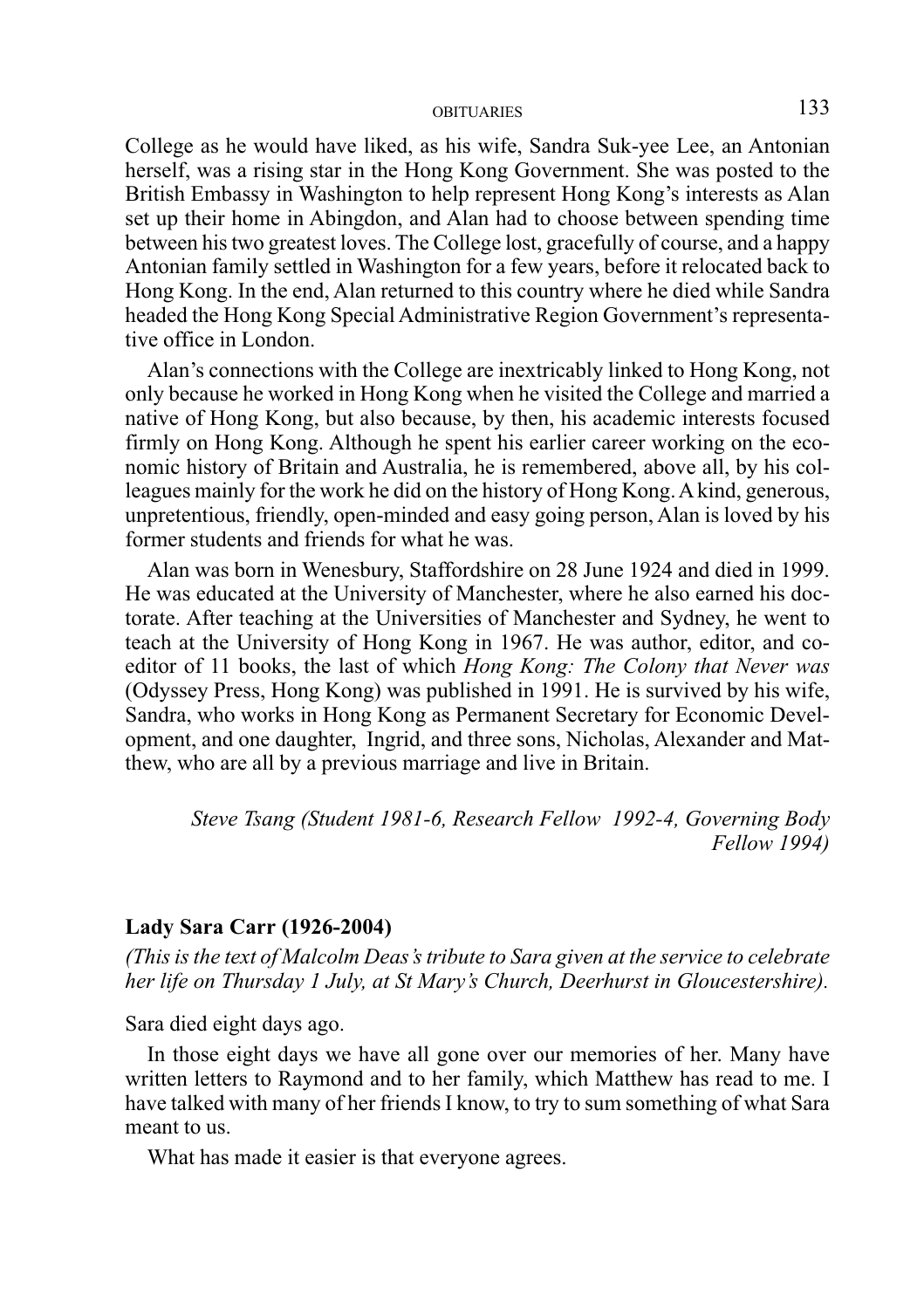First, her complete selflessness, a selflessness that did not come from any diffidence or weakness, but from strength of character. It never occurred to her to put herself first. She was by nature unswervingly kind and considerate, untouched by convention.

One story told to me last week: it was during an early visit to the Spain of Franco of the 1950's. She and Raymond were staying in the Hotel Victoria, Plaza de Santa Ana. There was a bar nearby, a haunt of bull-fighters, low-lifers, working girls, and some of these with children. Sara made it her business, regardless of what anyone thought, to provide those children with milk.

Selflessness with steeliness – a word that came to mind to several this last week. She was fierce defender of those she loved and liked. She was combative. She discriminated.

There was nothing bland about her mind: she put one on one's toes, she was a judge of wit. She had great powers of observation. Though her sharpness usually stopped short of cutting, she was sharp.

She was extraordinarily well read: Keats, Turgenev, Tolstoy, Larkin, Dickens, Edith Wharton … She was an engaged reader. The last book that Matthew remembered her reading was a recent one, *Chopin's Funeral*. This produced in Sara fierce feelings of disapproval of the less attractive aspects of the moral characters of Chopin and George Sand.

She loved animals, dogs and horses: innocent creatures to her, not brute beasts. She loved the country, particularly the country here about. She loved hunting: Raymond's love of hunting and his book on hunting came from her, and the hunting anthology they produced together.

Sara was in her youth an artist, a painter, and she said she left off painting because she knew that she would never be really good. But she never left off looking: on her visits to Spain – she acquired somehow excellent Spanish – she would always visit the Prado or the Thyssen, with an eagerness and excitement that never flagged. She was one of those who combined unerring taste with indifference to material things.

She was very beautiful. The first I saw of her, in 1959, was a self-portrait that Raymond had in his rooms in New College, 12 New Buildings, looking round the edge of her canvas. Antonia Frazer remembers her at Great Milton in the mid 1950's, "with her long golden hair like a princess."

I can remember when I first met her: a sunny day; she was driving a car, which must have been new, a smart car that had not been reduced to the dog-haired shambles that the Carrs can make of a car in about a fortnight. She had on dark glasses. She was a bit grumpy – as she might have put it herself , "rather annoyed about something." To me she looked like something out of Antonioni, whose L'Avventura was the height of fashion around that time, as some of you may remember. The tall and impossible women in Antonioni films were not usually in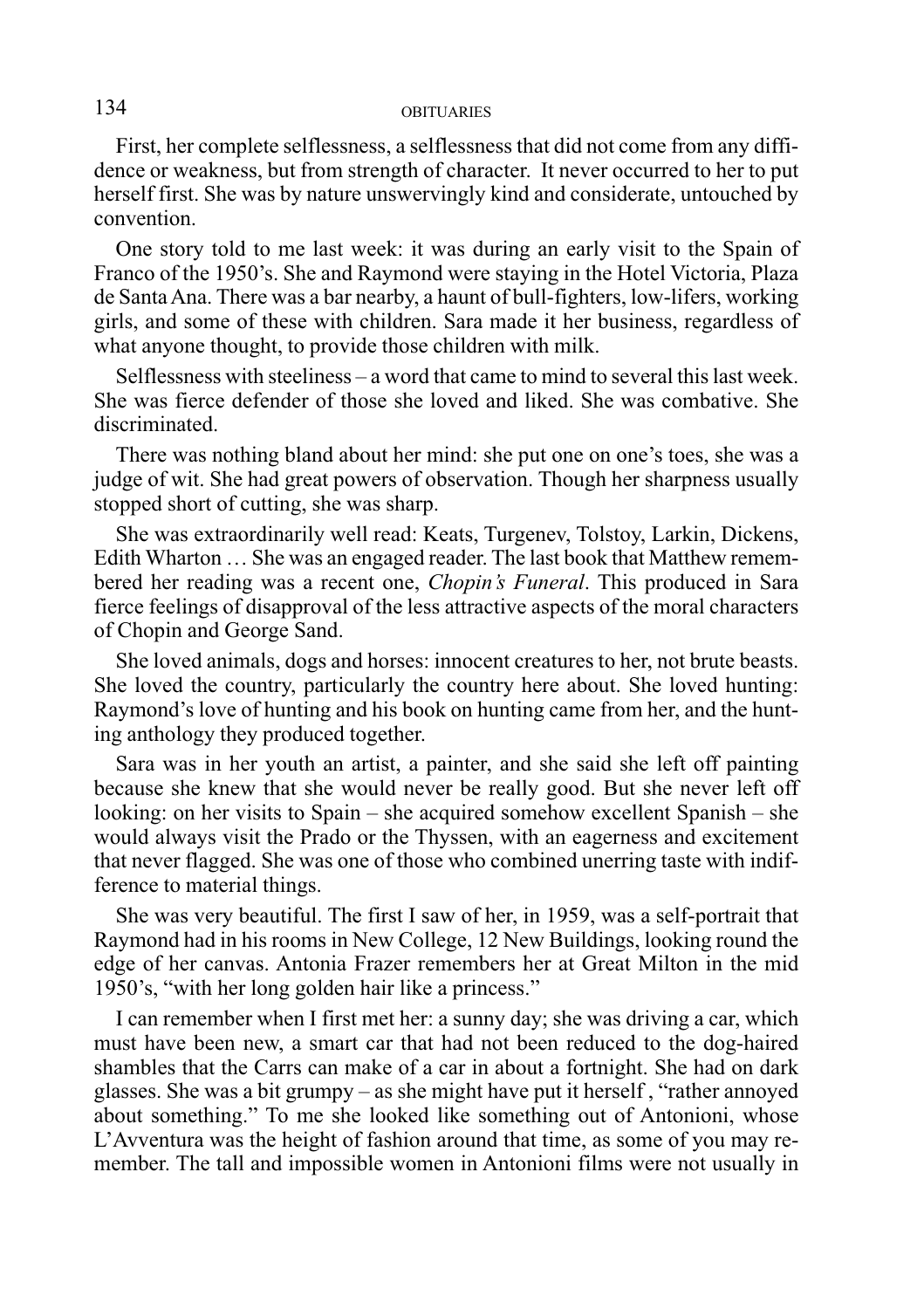very good moods.

I was awestruck.

Soon, of course, I was not awed. Sara was one whom one felt one had always known, and always when one met, even after long intervals, one had that feeling of ease, of no trouble about picking up the threads again. She always made me feel, in the pleasantest way, about eighteen.

She and Raymond had met because she was studying at the Slade, which had been evacuated during the war and for a time afterwards to the Ashmolean, where she died. Raymond was at that time a Fellow of All Souls.

He was determined to marry her, and she was determined to marry him.

We all know that they had much in common: the gift of rapport with all sorts of people, the un-analysable life-enhancing touch, the essential kindness; the deceptive appearances – Sara's occasional appearance of scattyness, Raymond's affectation of disorder, absent-mindedness, deafness and insobriety. Both so easy to see in the mind's eye, to hear in the mind's ear.

She had a fine sense of humour, and a fine ear for false notes.

Benjamin Jowett, Master of Balliol, once ended a funeral sermon on one of his Fellows with the words " He was a remarkable man, and I never quite did him justice." I think those unfortunate words might have made Sara laugh. We have all realized this last week how remarkable Sara was. The idea that no one had quite done her justice would never have crossed her mind, or if it had, she would have dismissed it as ridiculous.

She was the centre of her family: Raymond, Adam, Angela and Rosie, Matty, Anne and Ella, Laura, Richard, Sybil, Milo, Conrad and Theo, Charles.

I am sure she knew how much she was loved. I can say it now she is no longer here to tell me that it does not need to be said.

## **Helen Lund Callaway (1927–2003) Student 1981-85, Senior Common Room Member 1990-2003**

Helen Ann Lund was born in Plentywood, Montana on 15 June 1927, the second child of Hertha and George Lund. His parents had been Danish homesteaders in North Dakota.

She grew up in the remote and tiny town of Reserve, hardly more than a couple of grain elevators on the edge of the Fort Peck Indian Reservation. Her father ran the local bank and strove to maintain the family ranch through the droughts, crop failures and dust storms of the Thirties. He succeeded in both endeavours and modest prosperity ensued.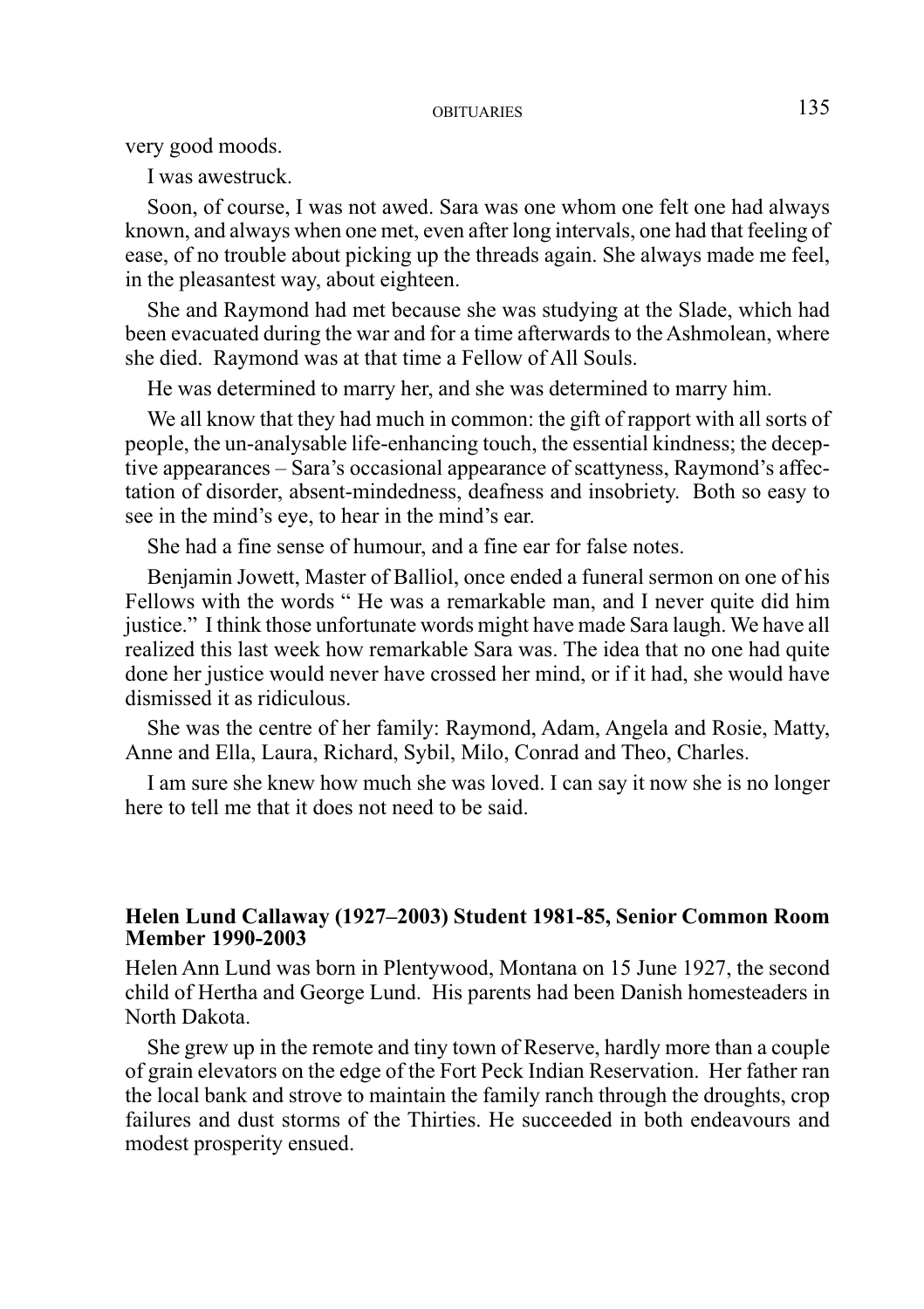Music was important to Helen from an early age. She practiced the piano assiduously; her way, says her sister, of reaching out to the world of art and ideas that lay beyond her background.

Leaving Medicine Lake High School when she was just sixteen, after a few months working in the bank, she succeeded in persuading her parents that she should go to the University of Montana. She later transferred to the University of Washington at Seattle, graduating as an English major (magna cum laude) in 1947. Two letters then arrived on the same day. One was from *Mademoiselle*, at that time virtually required reading for college educated girls, offering her a guest editorship in New York for the summer. The second was an invitation to join Phi Beta Kappa.

These two paths were to shape her intellectual and working life for the next few years. At *Mademoiselle* she was Assistant Editor and could have stayed. She did continue as a freelance writing on a wide range of topics, American, British, European and African. Substantial, meticulously researched and well written, the most distinctive feature of her articles was her fascination with people, whose experiences and opinions, when sympathetically presented, could bring life to almost any topic. This fascination was ultimately to make her a social anthropologist.

Helen's M.A. in English Literature at Smith College with a thesis on 'Religious Symbolism in James Joyce's' Ulysses', and the award of a Trustee Fellowship might have led to an academic career. But the wider world always beckoned. In 1949 she was asked by her father to escort the young daughter of a friend to Denmark. In Copenhagen she happened to read about a youth Congress in Czechoslovakia, recently taken over by the Communists. Hoping for an article, she got on the train and went. In Prague she met the wife of an ex R.A.F. Czech pilot who was desperately worried about their future. Helen smuggled out letters and the couple later escaped to the U.S. where they were supported by the Lund family. They named their first child, Helen.

The following summer she was in Oxford, which was to be the place to which she always returned, and met Archibald Callaway, a New Zealander who had fought in the Eighth Army and was a graduate at Balliol. They married at St Peter's in the East in November 1950 and four children, Alison, David, Stephen and Matthew were born between 1952 and 1957.

While coping with motherhood, Helen continued to stay on her two paths with articles for *Mademoiselle*, and teaching English Literature on University of Maryland courses at the U.S. bases around Oxford. She also made her first slight contact with St Antony's. Arch, a good cricketer, was recruited as a ringer to a college team badly in need of talent, and Helen would occasionally appear on a village green, trying to make some sense of what was going on.

Life changed on Christmas Day 1959 when the Callaways flew into Lagos where Arch went, in a team from M.I.T., to pursue the interests in education and youth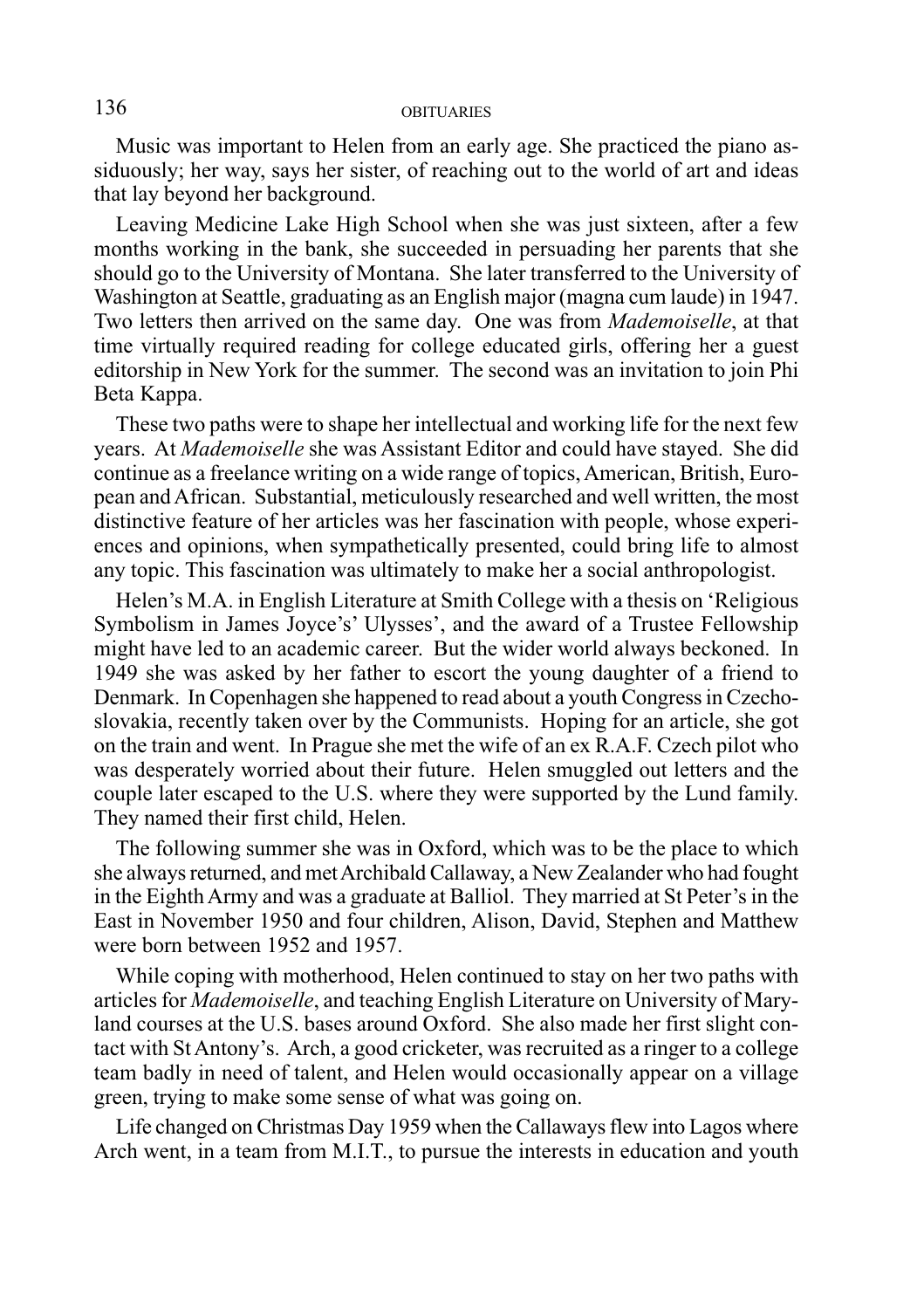employment in Nigeria with which he continued until his death in 1987. Helen found herself in a small bungalow remembered by the children as surrounded by dense bush and jungle with green and black Mambas in the trees and vipers in the long grass. A testing time with four children to take care of but Helen was characteristically determined to explore Nigeria and to discover as much as she could about the lives and beliefs of Nigerians with a particular focus on women.

On one trip to central Nigeria she took the children with her. It was the rainy season and on the return they were unable to cross a swollen Niger. They stayed a few nights in a very remote area with a French Canadian priest who drew his congregation from the bush. They were lucky not to be marooned for weeks but Helen showed not the slightest concern.

She also made a start on fieldwork in aid of Arch's research but this evolved into working on interests of her own with a growing concentration on the uses and significance of literacy in various social contexts and the role of women in social and economic development. Her modest and unassuming ways in conversation and natural ability to get on easy terms with people, irrespective of their class, race or beliefs made her an ideal fieldworker.

On one occasion, she decided to visit and interview the local diviner and at one point asked him for a prediction of her own future. The diviner cast the lots and pronounced a verdict that he thought would be well received. He told Helen that she would have twins, "Oh no", replied Helen, " I already have four". To have twins is considered a great blessing among the Yoruba.

She once rationalized the origin of these first forays into social anthropology as unemployment but a deeper cause is that Nigeria cast something of a spell over her for much of the Sixties. She never forgot "the many Nigerian friends who welcomed me into their midst during that splendidly flourishing period of the artspainting, poetry, novels and plays – at the time of Independence". One of these friends also named a daughter, Helen.

The decade ended, however, with civil war in Nigeria and the personal complication that all four children were at school in England. Arch, too, had some work to do in Oxford and became for a time a Senior Associate Member of St Antony's. By the time of the return, Helen's own commitment to social anthropology had become absolute even though she knew that it would mean descent to the bottom rung of the academic ladder. She read for the Diploma followed by an M. Litt. on the processes by which social groups transmit systems of thought and action from one generation to the next and a D.Phil. on attitudes to European women in Nigeria, 1900-1960.

As a regular participant in the seminar on 'the anthropology of women' at Queen Elizabeth House, she became one of the founders of the Centre for Cross-Cultural Research on Women in 1972; she later became its Deputy Director and then Director. The Centre has had a difficult time in arriving at its present high standing.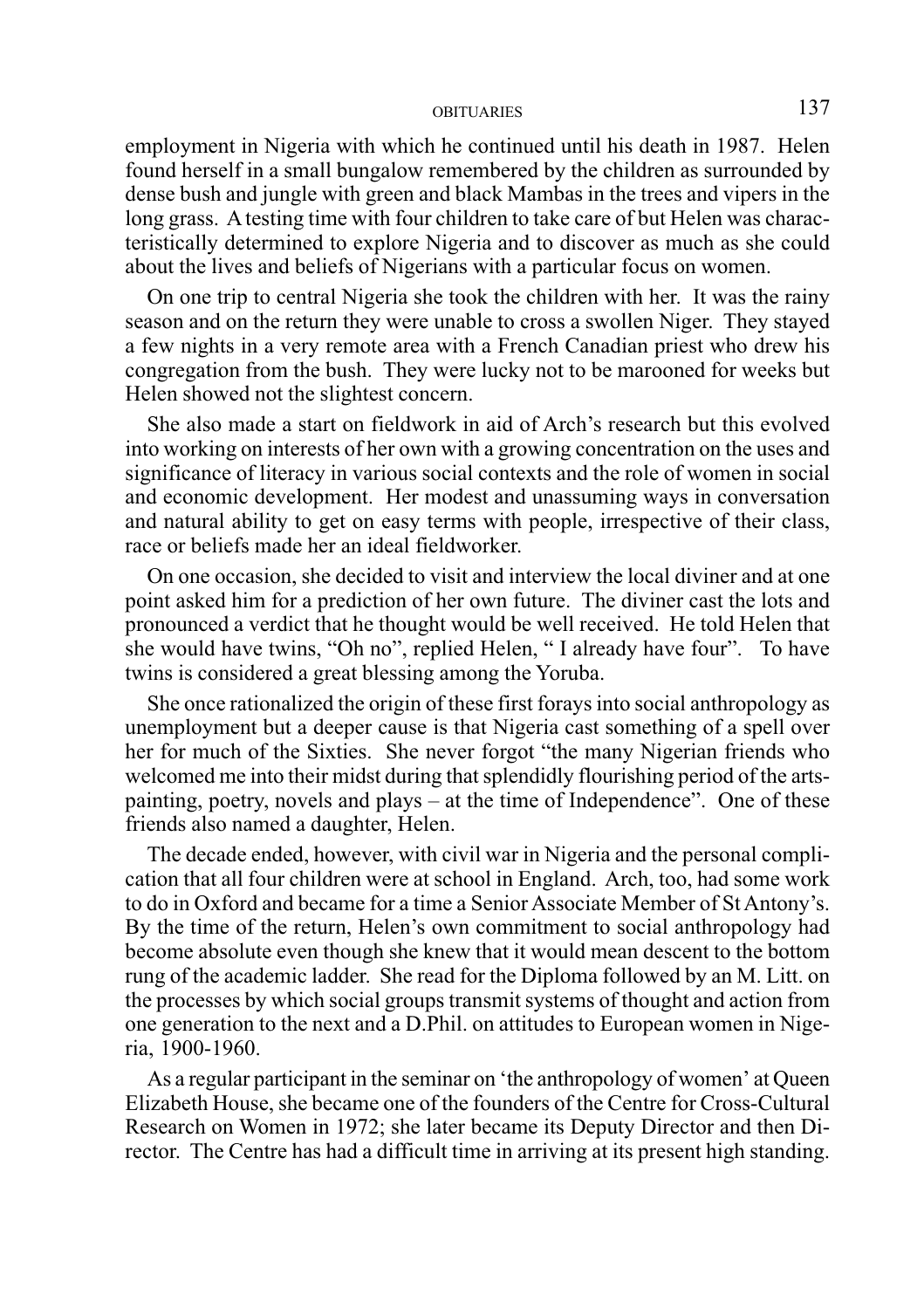Financial backing from the University has always been paltry but it has been fortunate in having a lodging in Q.E.H.

There was also some hostility within the discipline. In 1989 Helen and Judith Okeley were successful in their efforts to make Autobiography the theme of the annual conference of the Association of Social Anthropologists. When they came to organise the sessions they had a woman speaker or chair at every one, a demonstration of Helen's meticulous skill as an organiser. At her suggestion, they put on one panel an anthropologist called Crick with one called Watson. The woman in between got the joke and referred to herself as Rosalind Franklin. The book of the conference, *Anthropology and Autobiography* edited by Helen and Judith is now thought of as a classic.

During these years Helen was immensely productive with articles and reviewing and much in demand as lecturer, chairman and participant in this country and around the world. Her growing reputation was amply confirmed when *Gender, Culture and Empire: European Women in Nigeria* (1987) won the Amaury Talbot prize for a book on African Anthropology. It made an immediate mark on the burgeoning discipline of gender studies with its comprehensive demolition of the view of "Women of the Empire as representative of the worst side of the ruling group-its racism, petty snobbishness and pervading aura of superiority".

To the non-specialist reader however, what stands out is firstly the excellence of the writing at a level now rare in the academic world, the product of a natural talent, honed by years of hard work and close attention to structure and detail: and secondly, the impact of the many women in the book who come to centre stage with freedom to give their own narratives as contributions to the general theme. That, too, was the product of a long apprenticeship. It is a great pity that Helen died before she could bring these skills to bear on the writing of the life of Flora Shaw which she and Dorothy Helly had been preparing for some years. "Flora" is now left to Dorothy to complete.

Helen greatly enjoyed a close relationship with St Antony's for over twenty years. As a Junior Member she wrote her D.Phil under the supervision of Anthony Kirk-Greene, a Fellow of the College, and derived valuable support from the weekly African Affairs Seminar of which she became a member. In 1990 she was elected to the Senior Common Room. How much the College meant to her was made plain when in 1996 she instituted an annual Archibald Callaway Prize to be awarded for the best piece of work on Africa by a Junior Member. To have St Antony's as her collegiate base was a sustaining pleasure to Helen but one largely repaid by the qualities she herself brought to the life of the S.C.R.

What these were was made abundantly evident by letters pouring in after her death from around the world. A brief selection must suffice: her generosity and goodwill to younger colleagues, her warmth, gentleness and caring nature, her intellect and humane heart, her intellectual curiosity and openness to ideas – all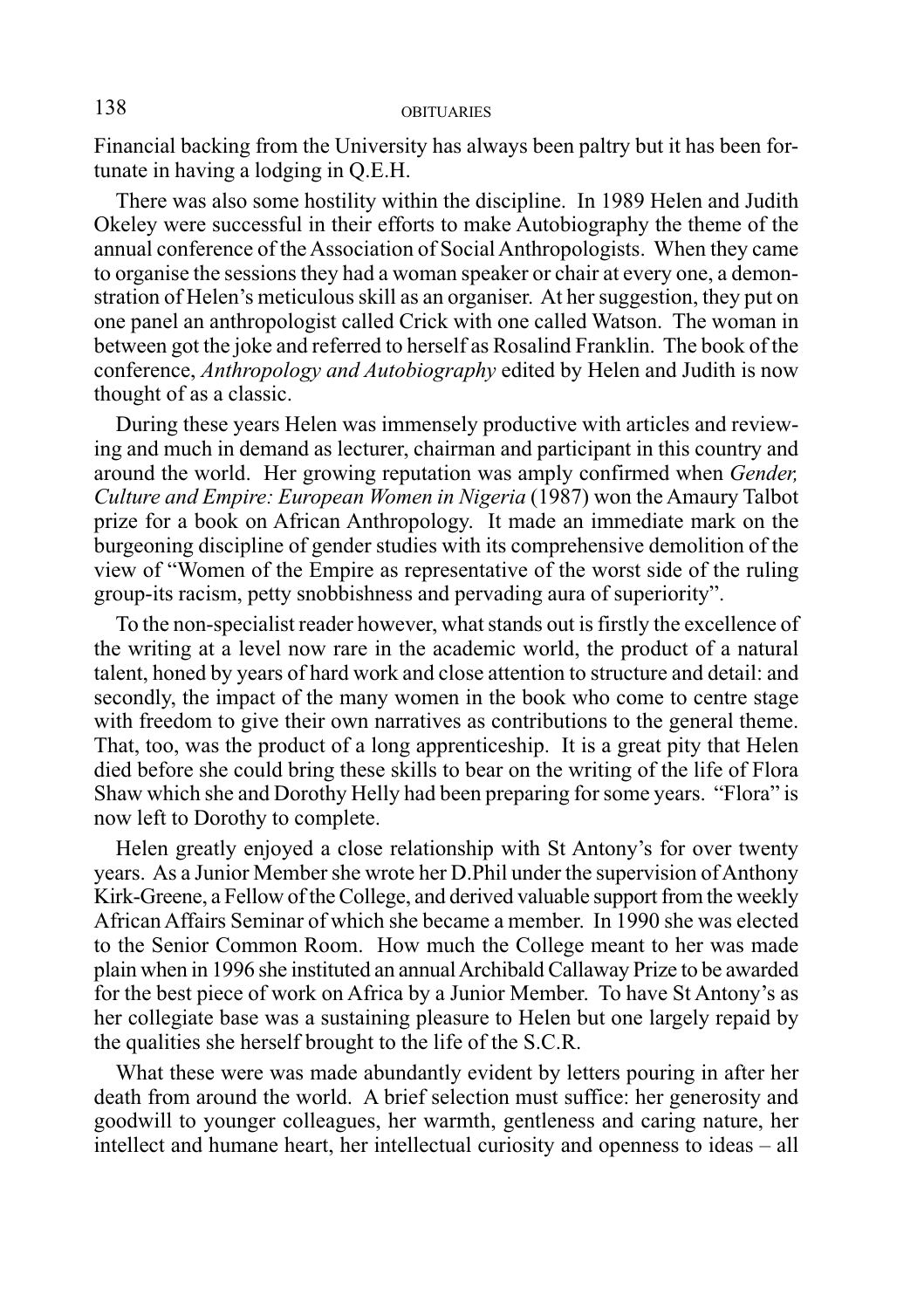with an easy sense of style that permeated every aspect of her life and work.

For the last twenty months or so of her life, the under-signed had the total delight of sharing an idyllic Indian Summer with Helen. Alas, too short; she died suddenly and unexpectedly in Washington D.C. on 29 October 2003.

*Maurice Shock (1951-54)*

## **Mrs Gladys Wilkinson (1929 – 2003) Accounts Office Staff 1975 – 94**

Gladys Wilkinson was born in Newton Le Willows, Lancashire in January 1929, the youngest of six children. She moved to Oxford in the 1950s and worked for some time at the USAF base at Upper Heyford, joining the College in 1975. She retired in July 1994 and died on 16th November 2003.

Gladys was a quiet, unassuming person, always calm, efficient and unflappable; she gave good support to a succession of colleagues, accountants and bursars. Remarkable for a person of her generation, she readily adapted to new technology: she joined St Antony's 'BC' (before computers) when manual ledgers and hand operated comptometers were the norm. Her time covered the progressive development of office IT systems and she even delayed her retirement to help in the introduction of a new system.

During her 19 years in the Accounts Office at St Antony's she will best be remembered as being in charge of the Junior Battels; she had an encyclopaedic memory of all the Junior Members she had watched over - probably well in excess of 2,000. She took a close, almost maternal, interest in her charges and was always ready to listen and offer advice to those who called upon her; and to chase up those who should have called upon her, but hadn't. Gladys was interested in people and always looked for the best in them. She supported the College and was well known, liked and respected by all who knew her.

Gladys was very much a family person, with her two children, Graham and Julie; to her grandchildren she was a "wonderful Nan". Her husband, Neville, also joined the staff of the College for several years, working mainly in the Nissan Institute; sadly, he died some 12 months before her.

Her interests reflected her personality: she was a keen gardener and an avid reader; and each year, summer holidays were always taken at Boscombe. Surprisingly, one of her joys was rugby, and she had a special fondness for Jonny Wilkinson. It is a pity she did not live to share his moment of glory.

*Peter Baseby (College Accountant 1989-2003)*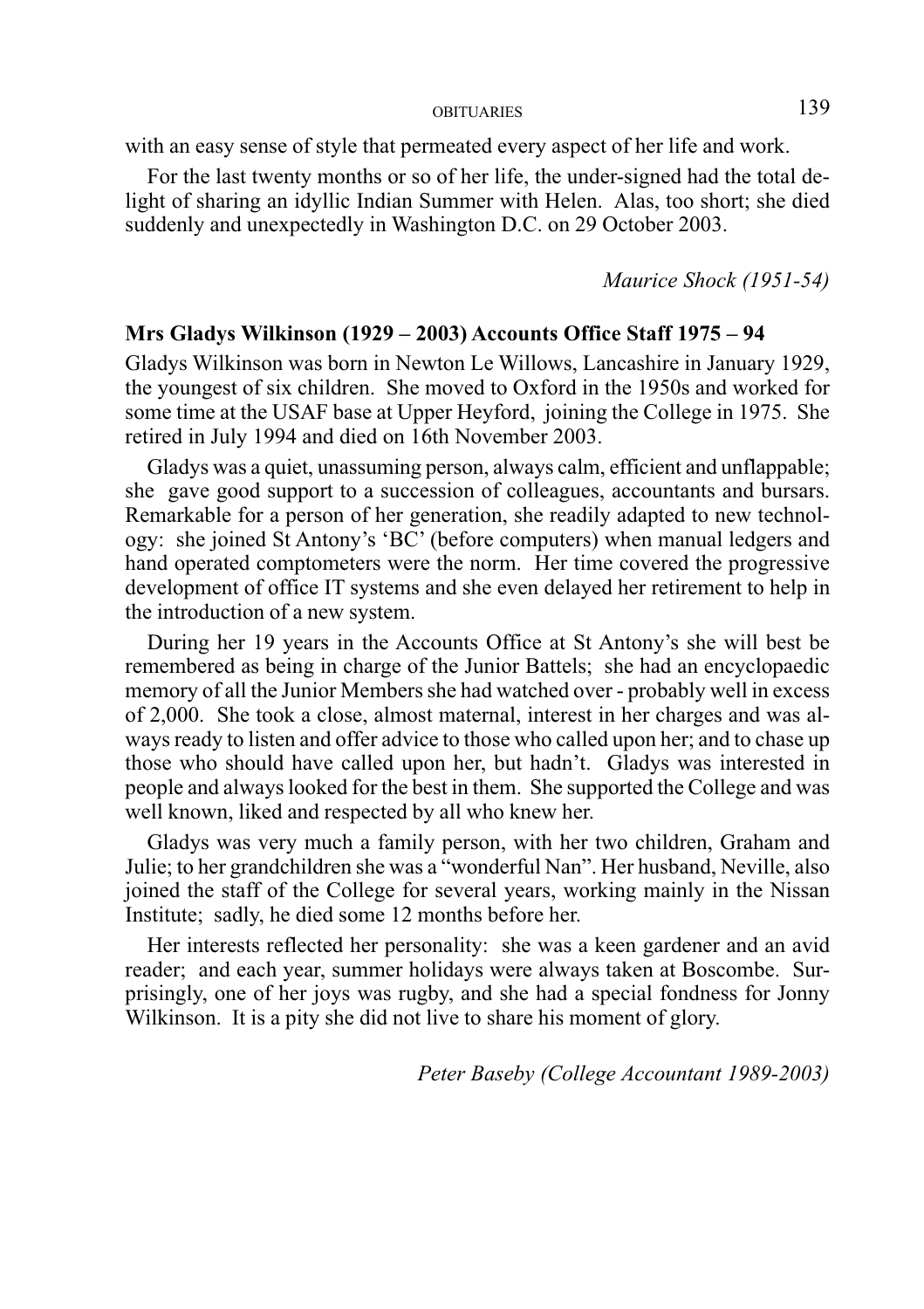#### **Dennison Rusinow (1930-2004) Student 1959-63, Senior Associate Member 1970-71**

Dennison Ivan Rusinow came to St Antony's in the autumn of 1959. He received his D.Phil. in February 1963. Departing for his beloved South Tyrol, Balkans, and Eastern Europe, he continued his already academically illustrious career as an interpreter of their histories, cultures and politics. Denny, as he was known to a world of admirers, was struck and killed by a small truck on 20 January 2004 near his residence in St Petersburg, Florida. He had a copy of the *Economist* under one arm, and a packet of printer paper in one hand. He was 73 years old. His wife, Mary, and daughters Alison and Tamara survive him.

 The details of Denny's distinguished intellectual history appeared early. He graduated from St Petersburg High School in 1948, the 'salutorian' of his class meaning, explains wife Mary, that he was number two, having been vanquished by a young woman because he got a B plus, not an A, in geometry. Next, he graduated from Duke University at the top of his class, and won a Rhodes Scholarship to New College. There he read PPE and in 1954 got a First.

 Denny put formal intellectual activities on hold for the next four years. He spent these in the U.S. Navy, largely in the Mediterranean as an air intelligence officer. Denny liked to tell how the admiral praised the encompassing character of his briefings, for which Denny relied considerably on the *Economist*. He came to St Antony's with a year remaining on his Rhodes, and then received a fellowship from the Institute of Current World Affairs/Crane-Rogers Foundation in New York. The Crane in this case being Charles R. Crane, the Crane of the King-Crane Commission on Palestine and, on several other occasions, President Woodrow Wilson's emissary.

 Denny's arrival at St Antony's may have had something to do with Rhodes House Warden E.T. Williams's support and his friendship with our own Warden, F.W. Deakin - not yet Sir William. Coincidentally, James Joll, who had been Denny's tutor at New College, had become Sub-Warden at the College. By this time Denny had become interested in the goings on in Italy's Alto Adige - or South Tyrol, depending on your language. "People were blowing things up over there, and I went to ask WHY." Both the Warden, who supervised Denny, and James Joll urged him to expand his interests to Venezia Giulia. The result was his thesis, later a book, *Italy's Austrian Heritage - 1919-1946*, published in 1969. Two volumes and 753 pages long, the thesis evoked the History Faculty's limit for theses at 100,000 words. Denny's thorough research had taken him to the distant corners of these territories. Indeed, he walked the boundaries of the South Tyrol and Venezia Giulia. The prospect of facing his examiners, Chris Seton-Watson and A.J.P. Taylor, caused Denny some apprehension: Taylor had served as advisor to the Trieste Commission; he might know more than Denny did. Happily, Taylor did not.

 Denny's writing career - which he pursued with pipe alight - had just begun. As a fellow of the Institute of Current World Affairs he wrote a series of the pre-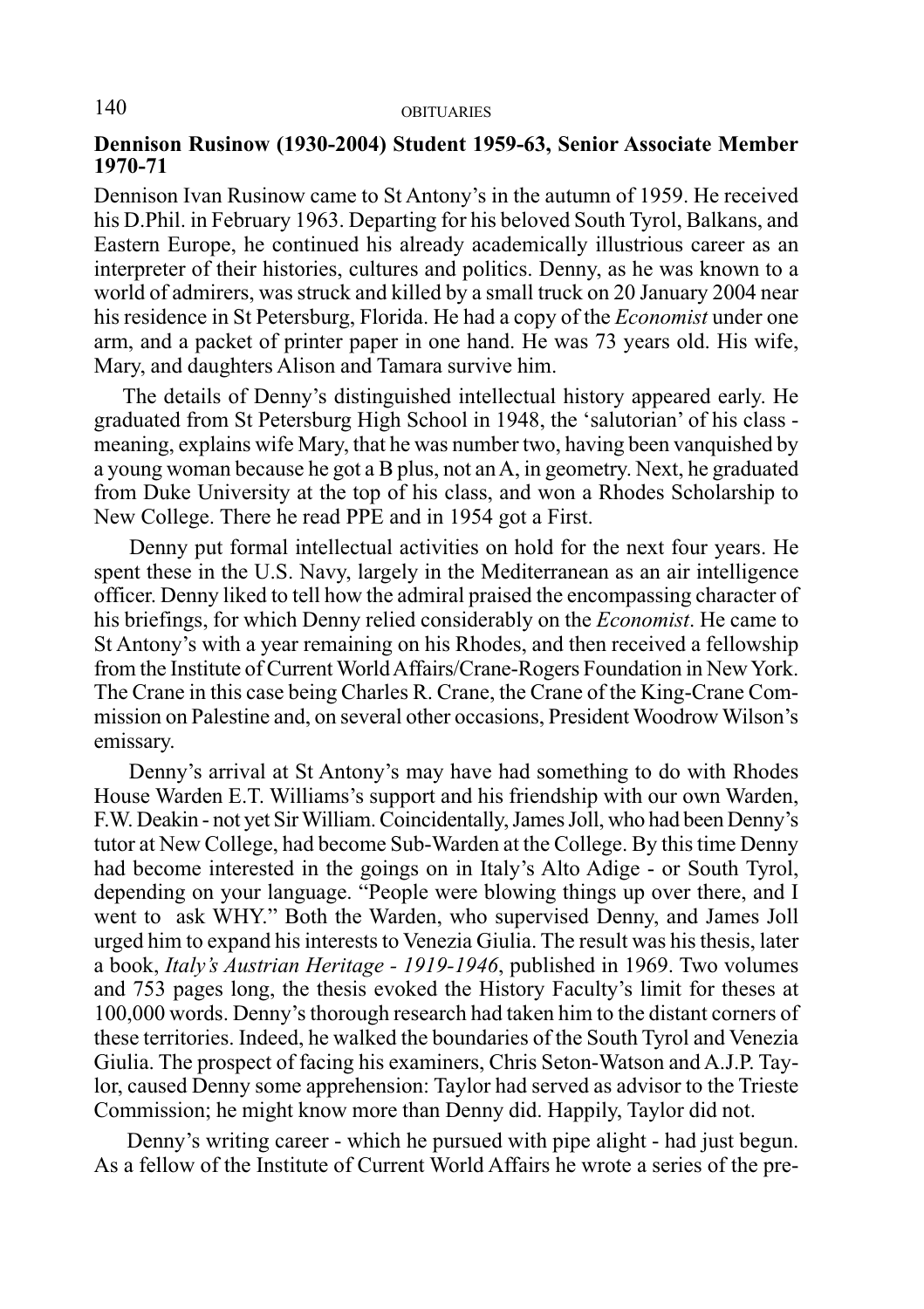scribed 'newsletters'about his adopted territories. Moving on to the Universities Field Staff International (an academic organisation of peripatetic professors who lived in their chosen areas for two years, went to the United States for a year's teaching in member universities, and then returned to their foreign bases) Denny wrote 76 reports about Italy, Eastern Europe, and the Balkans from his bases in Zagreb, Belgrade, Oberbozen, and Vienna - establishing himself as an authority on the Balkans. In 1977 he published *The Yugoslav Experiment - 1948-1974*, which still is considered authoritative on Yugoslav history. In 1988 came an edited volume, *Fractured Federalism*. Over the years, countless articles and chapters appeared in other's books.

 While teaching in the United States, Denny became known for his commentaries on National Public Radio. "I learned to talk in sound bites," he said, but listeners recall his "wonderful baritone" and measured commentaries. When living in Belgrade he also held a fellowship at the Institute of Mediterranean Studies in Rome, where, among other things, he is remembered for his contributions to its 1973 international conference on Cyprus. In 1967 he served as Executive Director of the Institute of Current World Affairs. His tenure there was brief, for, graciously and generously, he handed the job back to his predecessor, Richard H. Nolte, another Oxonian, whose own tenure as Ambassador to Egypt had been cut short by the embassy's closing occasioned by the Six Day War.

 The Chancellor of Pittsburgh University, Wesley Posvar, a fellow Rhodes, brought Denny to its faculty in 1988 as Research Professor in the Centre for Russian and East European Studies. On the occasion of Denny's retirement from the Pittsburgh faculty in 2000, Strobe Talbott, sometime Rhodes, then the Deputy Secretary of State, spoke in Denny's honour. He spoke of his own "nearly 60 semesters" as Denny's "non-tuition-paying student". He spoke of Denny's description of Kosovo after his first visit in 1965: "a colonial dependency ruled, neglected, exploited, and ruthlessly oppressed" by the Serbs. Talbott repeated Denny's prediction in 1980 that if violence broke out there "world peace … [would be] at hazard". It was in the eighties, Talbott recalled, that from Denny he first heard the name Milosevic.

 Similar tributes to Denny's kindness and vast knowledge came from colleagues and students. Anuska Ferligoj, Dean of the Faculty of Social Sciences at the University of Ljubljana, where Denny had been an exchange scholar, wrote appreciating his "expertise and kindness" and of the "opportunity and privilege" of working with him. St Antony's Archie Brown wrote that his favourite book on the reading list for his Politics course on Communist Government(s) was *The Yugoslav Experiment*. "I had long learned from him and appreciated his insights before we finally met."

 Arnold Suppan, director of the Austrian East and South East Europe Institute, Vienna, called Denny one of the "rare experts" who "understood the soul of the Slovenes, Croats, Serbs and Bosnian Muslims". Said a letter to Mary Rusinow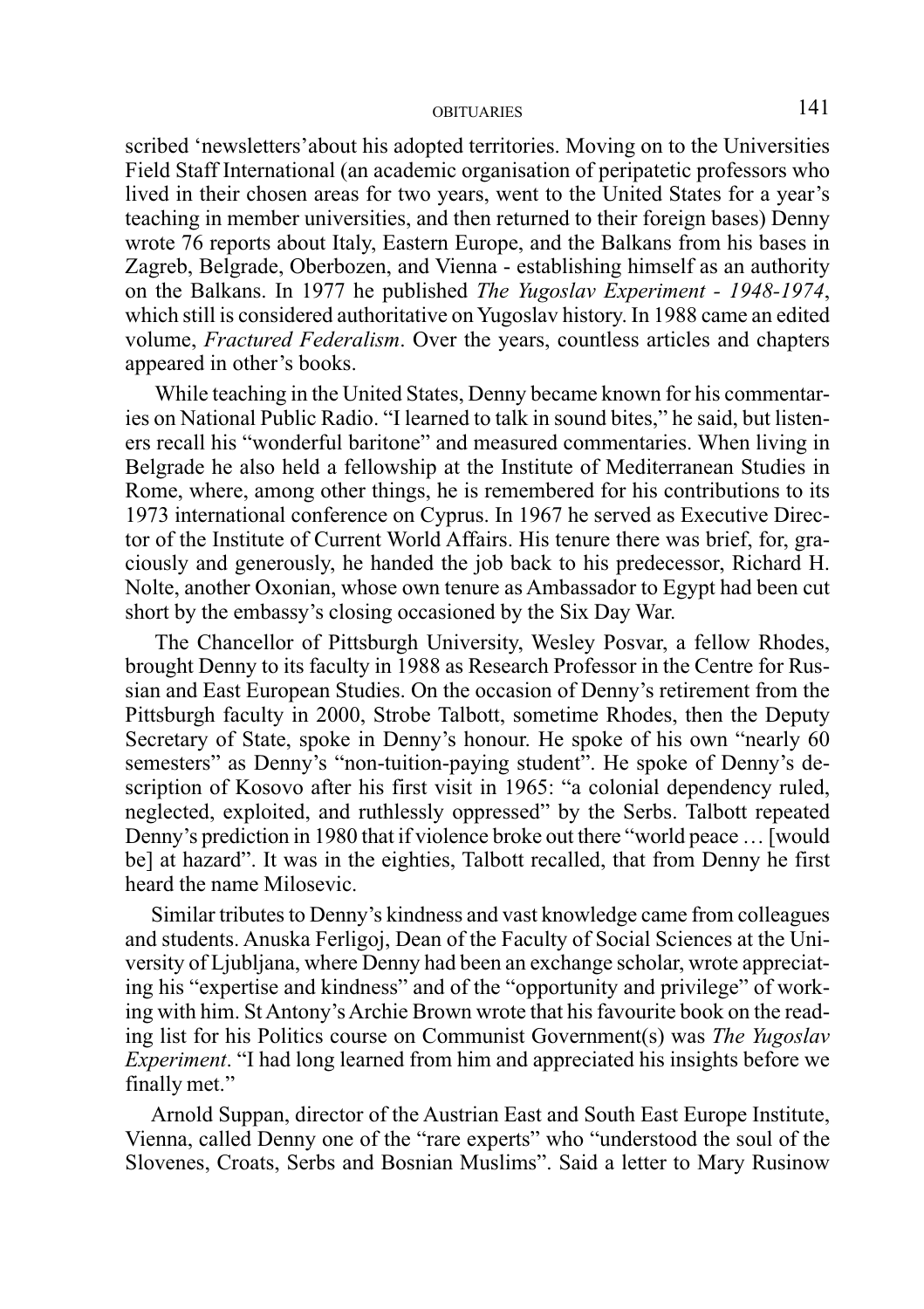from Mark Wheeler - advisor to Paddy Ashdown, High Representative, Bosnia and Herzegovina - "Denny was a hero, a pioneer and a model for those of us who work on and love this part of the world." Wheeler continued, "His curiosity, analytical penetration, fair-mindedness, eloquence and sanity were - and will remain - an inspiration." Other expressions of sadness and respect came from as far away as Japan and Australia.

 My own seminars with Denny over whisky or breakfast expresso taught me more than I could, or can, remember about Europe. But they taught me his methods. Geology and geography were his starting points: which rivers ran where and why, how these features had affected the routes of armies and the passage of cultures, how they and mountain ranges were used in treaties and fought over as frontiers. Denny's genius - and I mean genius - was explaining current events in terms of their historical antecedents. He was a master at understanding, and then conveying, how peoples' pasts cause them to behave as they subsequently do. He also was remarkably prescient about their futures. If 'modesty' means pride concealed, Denny had none. He seemed unaware of his talent. He simply loved his subject.

 Our generation at the College rather was a family affair. The JCR, I remember from the time, comprised 44 members speaking 14 languages. The campfire days, Ralf Dahrendorf called them. Many of us were older; the line between JCR and SCR was indistinct. Fred Wheatley, the Steward, seemed to watch over each. (Once I asked Fred how he assigned to SCR members' battels the beverages they consumed in the SCR after dinner. "I know something of the gentlemen's capacities," Fred explained.) Fred also presided over dinners of the Freres de St Antoine. Arranged in the Buttery by Fred with appropriate dishes, wine, brandy, and cigars, these occasions enobled Denny and his brothers' pursuit of learning. Which brings this essay to the family of Dennison Rusinow and Mary Worthington Rusinow.

 Mary Worthington was a force in her own right. As Mary Rusinow, she still is. Some years ago I began addressing my letters to the Professors Rusinow. She is as much a product of this College as a degree holder. She came to the College as Bill Deakin's secretary, was sent by Mrs Deakin, Pussy, to Paris to polish her French as *au pair* for the Paul Reynaud family, and returned to be James Joll's secretary. Housed, or officed, in the Bursary, she was but a short trot to the tennis courts, where her determination was legendary. Denny and Mary were married in 1965 in St Mary's Church in Warwick, the family home. This, too, was a St Antony's affair, with guests from the SCR and JCR. A wife, yes, and later a mother, Mary became Denny's vital intellectual companion and collaborator - having German and having learned Serbo-Croatian and possessing an apparently limitless memory. She also became something of an authority on Balkan and East European naif painting, amassing her own extensive collection.

 Denny had a second great skill, about which his friends twitted him: studying history where the living was good - the mountain rocks and pastures, the wines,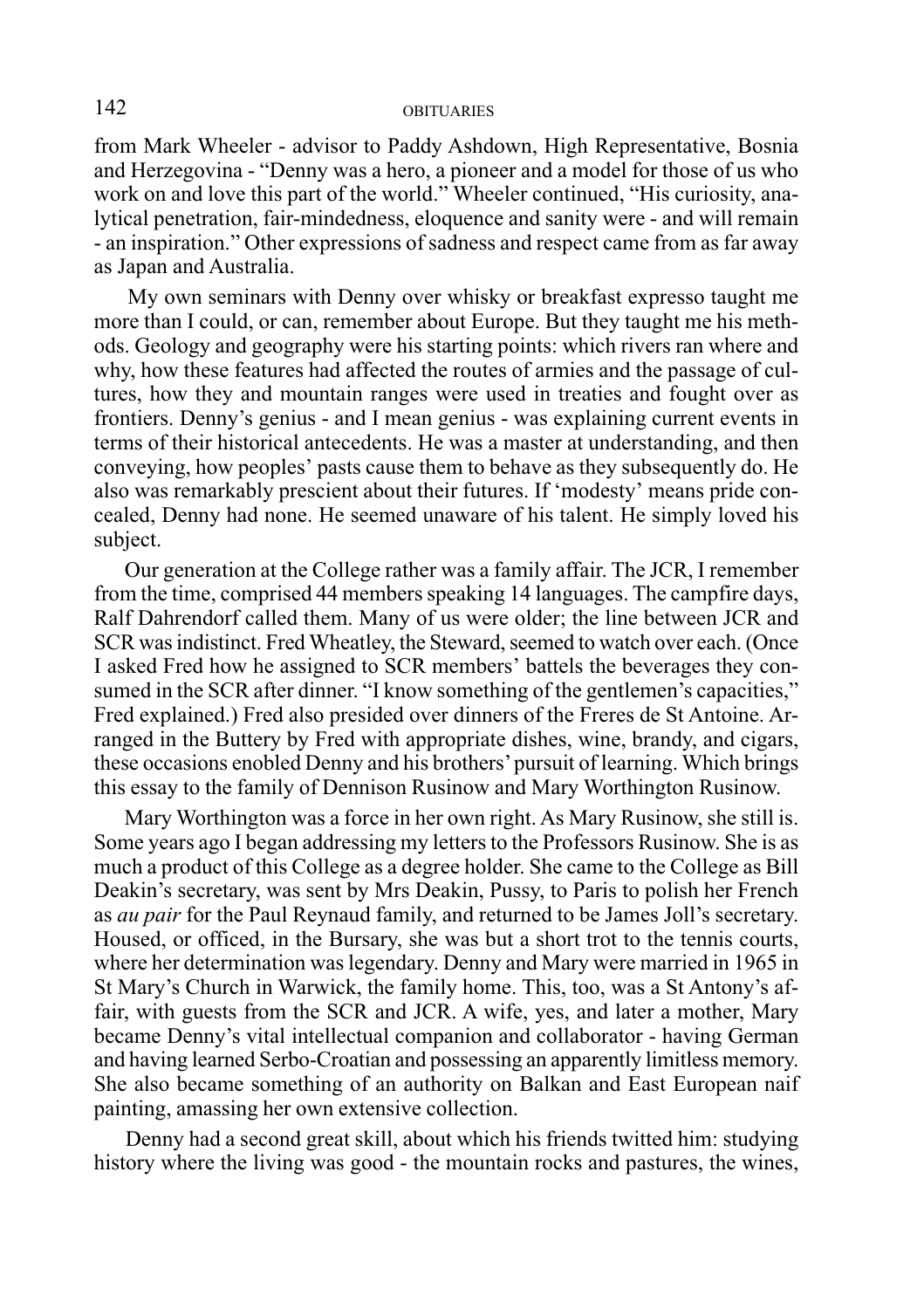the farm-made slivovitz of the Ritten; the fresh trout and new wine in pubs about Vienna. Ken McDonald remembers a Rusinow summer. Driving with fellow Antonian Henry Horowitz from a visit to Antonian Albert Cruickshank in Istanbul, Ken recalls stopping over in lower Austria with Denny in the Schloss Albrechtsberg. Equipped with a good cellar, crypts, bones, and a chapel, the schloss entertained a goodly company throughout the season - including a Hungarian lass from Denny's past.

 In their apartment in Vienna, whence they had moved from Belgrade, the Rusinows hosted soirees fierce with wine-fuelled discussions in several languages among a wide variety of nationalities and intellects. Participants speak of the evenings' glow, the hosts' charm and erudition.

 Dennison Rusinow was a lovely man with an extraordinary mind, cherished by many.

## *Granville (Red) Austin (1959-64)*

#### **Paul Joachim Friedrich (1938-2003) Student 1972-74**

Paul's friends from St Antony's were shocked to hear of his death at his home in Bonn in January 2003 in his early 60's. Although he had previously been battling against cancer, it seems that he may have died after a stroke.

Paul came to St Antony's in 1973 to study French politics, particularly the ways in which the Left in France handled the politics of Defence. In fact, his interests were far broader than this and he read and conversed voraciously in three languages with unshowy fluency. He loved the politics of France, Germany and the USA in particular, and got through more newspapers and journals – taking cuttings – than anyone else I have ever met. One of his ideas of true contentment was to build a fire in the enormous fireplace of the house he shared for a while in the Vaucluse in France after a supper of raw onions soaked in olive oil, and read his enormous pile of newspapers until the dawn filtered through the shutters. It was sometimes a mystery as to when he slept.

Moreover, although he would cheerfully talk for hours about politics, his interests extended far beyond to virtually all aspects of art and culture, and in a different dimension to personal and family joys and sorrows, the detail of everyday life as well as broad ideas. He had a splendid appetite for life at all levels, which is partly what made him such a wonderful companion. He was a great traveller, and an expert in finding economy air fares as he assiduously maintained warm friendships across whole continents. He was the most faithful of friends. Year after year, he came to London with the primary purpose of visiting an elderly couple, one of whom had Parkinson's disease.

When he came to Oxford, he was building a new life after working in Helmut Schmidt's private office in Bonn. In one dimension he was a handsome, even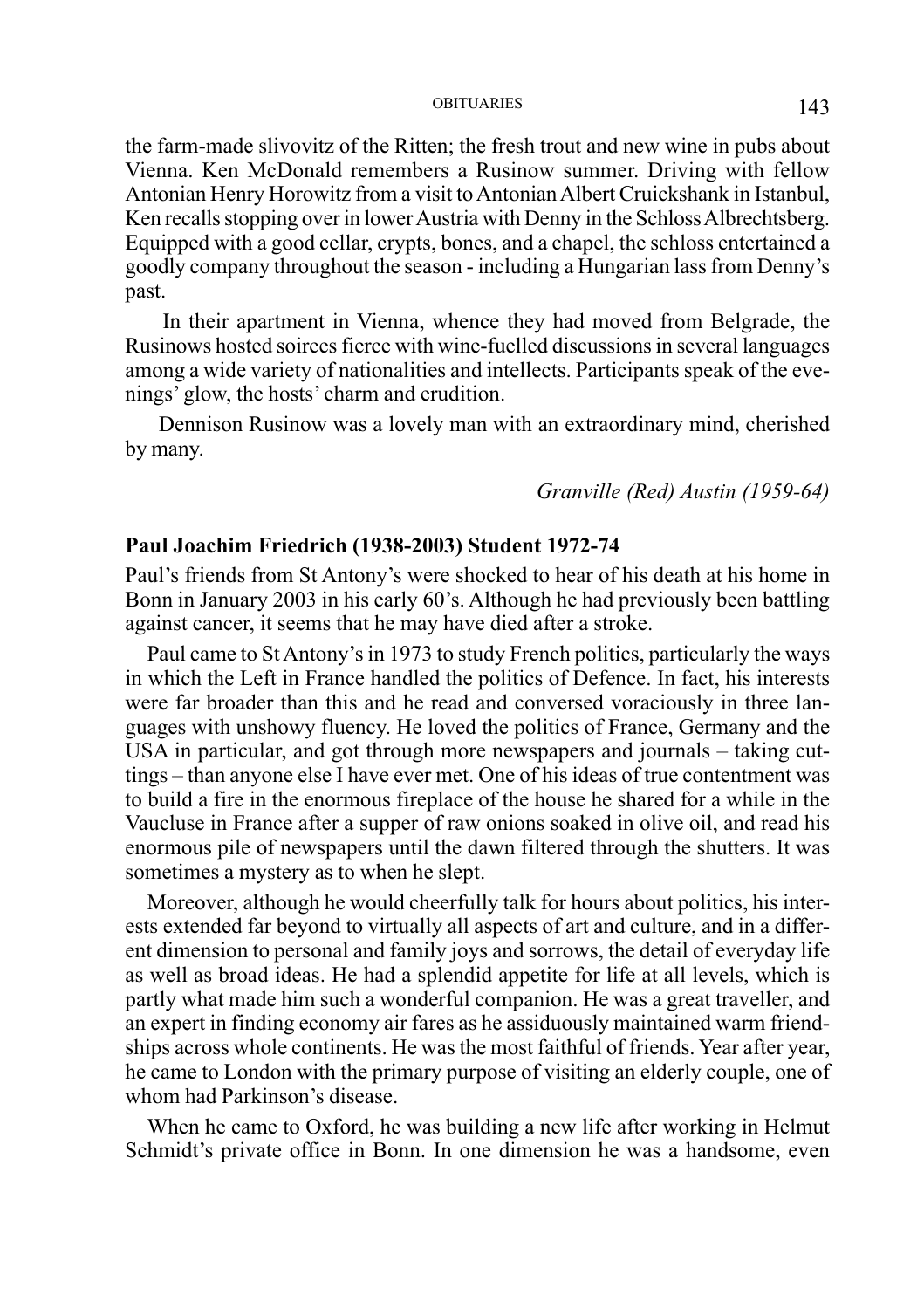glamorous figure, accustomed to life in the fast lane in the capitals of Europe. He maintained elements of this life for a while as a consultant to US aircraft companies and friend of world statesmen. At the same time, he often lived frugally and always assumed that he would probably spend the later part of his life modestly and quite content so long as he had his family, friends, and plenty to read.

Paul valued family relationships very highly and the break up of his marriage before he came to Oxford caused him continuing heartache. He loved his son and daughter deeply, became a proud grandfather, and was also a much loved unclefigure to the children of his many friends.

When it came to writing up his thesis, he could not overcome writer's block. He leaves no great legacy of written work from his time at St Antony's. But he does leave the lives of those of us lucky enough to meet him there much richer. Cosmopolitan, hungry for life, deeply civilised, good humoured, modest, kind and loyal: who could ask for a finer friend?

*Andrew Purkis (1971-4)*

#### **Albert Wirz (1944-2003) Senior Associate Member 1973-74**

Albert Wirz, Professor of African history at the Humboldt University Berlin since 1993, died in May 2003, after a few months of illness. At the time of his death, he was only 59 years old. With him, the Institute of African Studies at Humboldt-University experienced a decisive upturn. Albert Wirz, with his argumentative personality, brought with him from Switzerland a style of ironic scholarship and academic generosity to Berlin from which those who had the pleasure to know greatly benefited. Previously he had worked at the Universities of Stuttgart, Zurich and Basle, but even before accepting his appointment as professor in Berlin, he became increasingly interested in cultural history without ever denying his social and economic history background. He has written numerous books and articles, mostly in German, on the history of early colonial Cameroon, the transatlantic slave trade and military conflict in Africa. His later work comprised studying colonial eating habits, missionary photography and, more recently, his opus magnum, the invention of the 'jungle' as a topic in bourgeois colonial discourse. He also wrote numerous reviews and articles for newspapers and journals. Not only for his students, but also for his friends and colleagues in Europe, Africa and the US his unexpected death came as a great shock. It is indeed very sad, that such imaginative scholar was unable to finish his life work.

*Jan-Georg Deutsch (Research Fellow 1991)*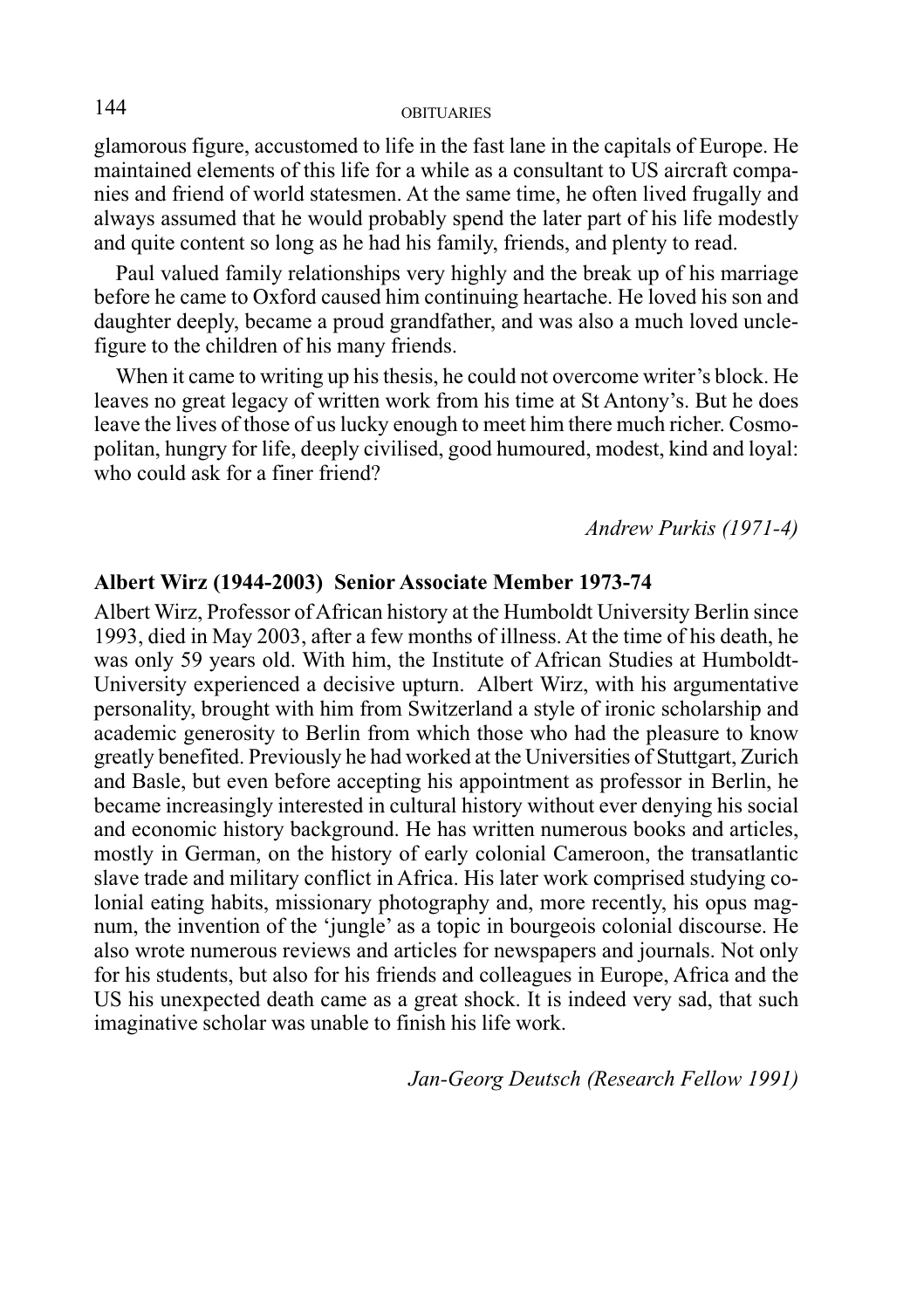## **Ranjit Kumar Roy (1958-2002) Senior Associate Member 1993-4 and Trinity Term 1995**

Ranjit Kumar Roy had a sudden and untimely death on 13 May 2002 when he breathed his last while asleep at New Jersey, USA. He had a distinguished academic career, and became a Professor of History at Rabindra Bharati University, Kolkata, at a relatively early age. His Calcutta University Ph.D. dissertation on the role of students and women in twentieth century nationalist politics of Bengal won wide acclaim. Ranjit edited three books on social and cultural transformations in colonial Bengal and contributed research articles on nationalist politics to both national and international journals. He himself edited the *Modern Historical Studies*, the history journal of his University. As Head of the Department of History, he took the initiative of introducing fundamental changes in the history curriculum of Rabindra Bharati University and successfully organised national and international conferences. He also deserves the credit of establishing the Centre For Gandhian Studies which continues to be a focal point for Gandhian studies in eastern India. Ranjit was respected by his students and loved by his colleagues.

In recognition of his scholastic acumen, Ranjit was awarded the Commonwealth Post-doctoral Fellowship at St Antony's in 1998. He found Oxford academically and socially rewarding and always spoke fondly of his days at St Antony's. Ranjit was also a recipient of a Charles Wallace India Trust Fellowship, a Fellowship at the Maison des Etudes Hautes (Paris) and a Fulbright Teaching Fellowship at the State University of New York. In fact, at the time of his death Ranjit was in the USA as a Fulbright Teaching Fellow. A much-travelled academic, Ranjit spoke in seminars at the Oxford University, the School of Oriental and African Studies at London, the University of Kent at Canterbury, Harvard University, Cornell University, the University of Florida at Gainsville, the State University of New York at Oswego, Leiden University and the Universities of Heidelberg, Paris, Milan and Rome. Ranjit had all the promise needed to become a leading historian, but sadly that didn't happen.

Academic preoccupations did not prevent Ranjit from concerning himself with social welfare activities. As the General Secretary of the South Asia Research Society, a non-government organisation, he was deeply involved in helping the rural women of Bengal with micro credit. He was an active member of such professional bodies as the Indian History Congress. As the Treasurer of the Calcutta Historical Society – one of the oldest associations of historians in the country – he rendered a yeoman's service.

Ranjit was gentle, soft-spoken, good-humoured, warm-hearted and amiable. He was someone who could be confided in and entrusted with responsibility. He remained committed to his friends, ever willing to be at their side in hours of need. Both I and my wife – also an Antonian - had a deep personal friendship with Ranjit, and his death has deprived us of a trusted companion. For me it is difficult to reconcile myself to the harsh reality that Ranjit is no more with us. Ranjit will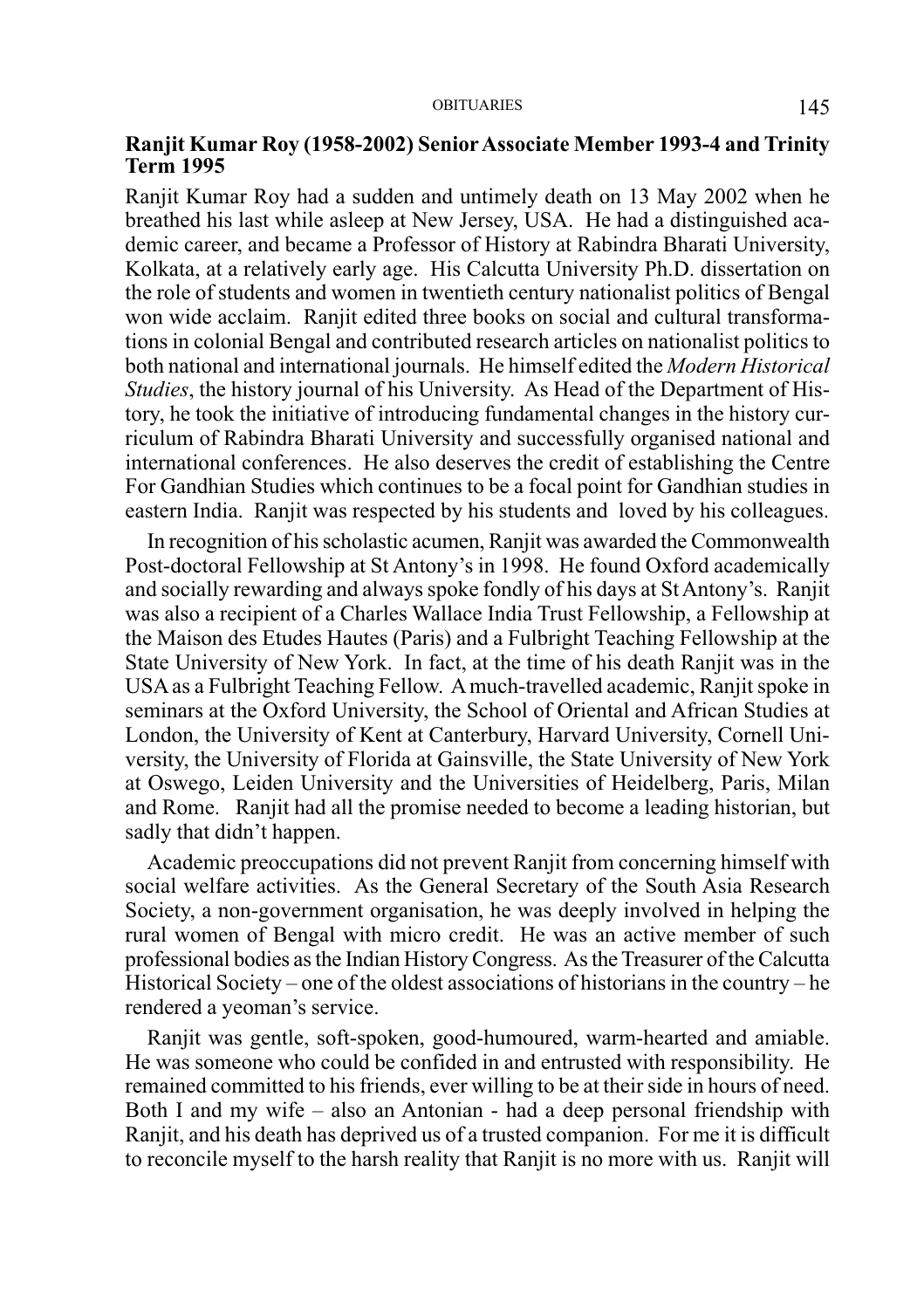be remembered as a conscientious scholar, a friend who could be relied upon, and someone whose fellow-feeling knew no restraints. He is survived by his wife and a son.

*Suranjan Das (1984-7)*

## **Christopher Robert Kedzie (1960-2003) Visiting Student 1996**

Chris Kedzie left St Antony's in 1996 to join the Moscow Office of the Ford Foundation as a program officer. He spent six years in post before moving to Kiev to join a USAID Democracy-building programme. His death from cancer a year later cut short the life of a remarkable and much-loved individual.

Fifteen years earlier cancer had cost him a leg and his career as a fighter pilot in the US air-force. He completed an MA at Harvard, learnt Russian in Irkutsk, set up an electronic network, Silk-net, in Tashkent, and completed a Ph.D. on communications and democracy at RAND. His task, while working for the Ford Foundation, was to identify and support initiatives by Russian organizations that would strengthen civil society and local governance in Russia, and in pursuing this he earned the admiration and affection of colleagues and grantees.

What made him such a remarkable person? Perhaps it was his bravery, persistence, and his unwavering belief that we should and that, if we tried, we could make the world a place where people would respect and care about each other. This sounds a little old-fashioned, and Chris was, at heart, a peace-corps volunteer. Yet he combined this with a passionate belief in the capacity of electronic communication to help us to understand each other. He was always prepared to listen, and always sought to reconcile conflicting opinions. Sometimes he took one too seriously. Once when, exasperated, I asked "is there anything you can't do, Chris?", he considered the matter gravely before replying "Windsurfing is very difficult" and then he added "but the only thing I miss is not being able to walk down the street holding my daughters' hands".

I had not meant his disability because Chris was more able, with one leg, than most of us with two. He did not consider himself at a disadvantage, and nor did we. Why were people staring, I would wonder, as Chris hopped up the rickety airplane steps on windswept airfields, probably carrying my bag too. He skied, and bicycled, and danced. He drove his car like a racing driver. At a memorial evening, organized by some his grantees, I was struck by how many reminiscences involved physical activity – picking himself up time after time as the ski lift knocked him over until he had mastered it, felling timber with alternative service volunteers at a summer camp on Solovki.

Many NGOs, across Russia, benefited from his advice and appreciated his involvement in their activities. The activists and participants warmed to him as person; they felt he cared. He played an important part in initiating charitable giving